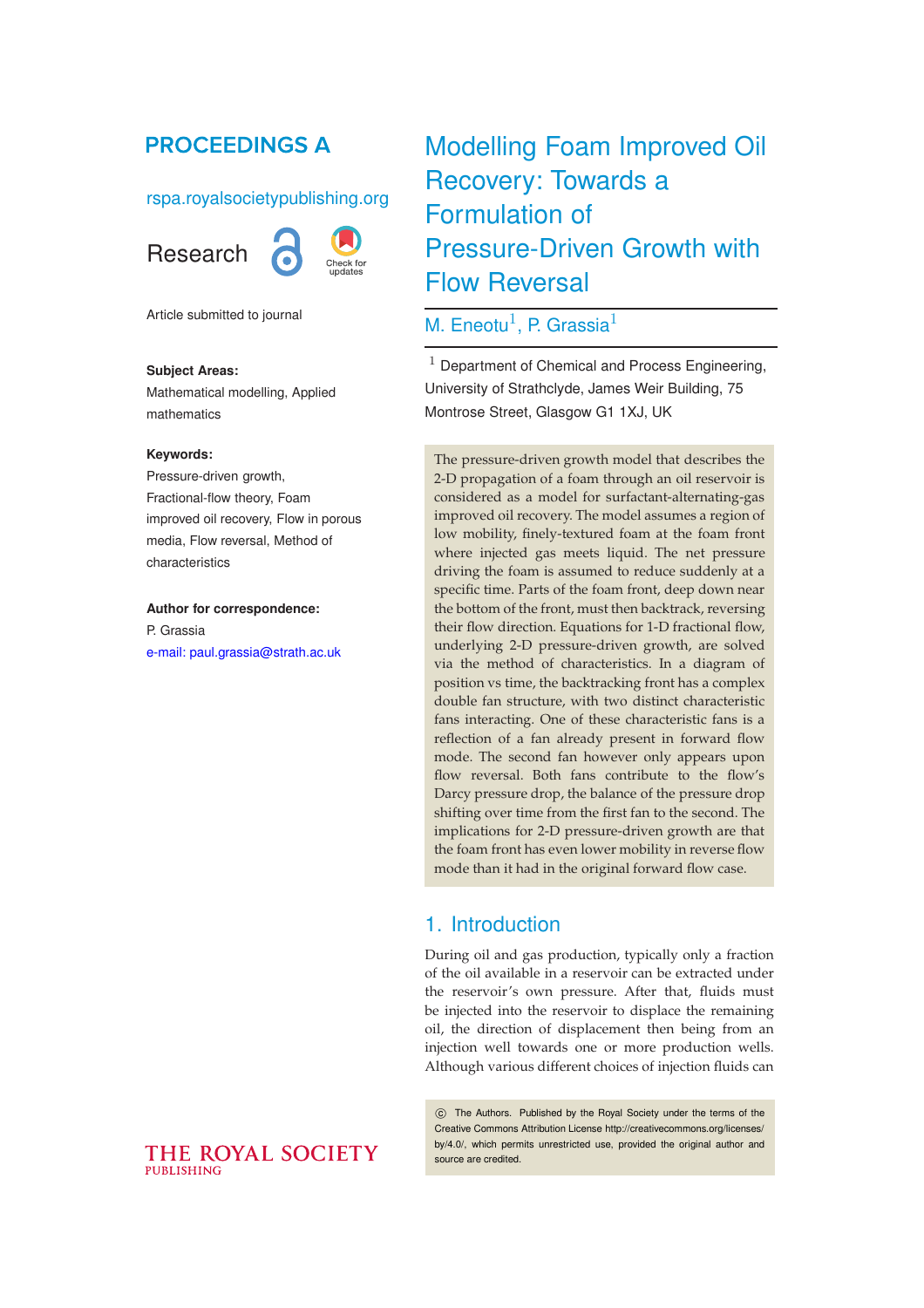. . . . . . . . . . . . . . . . . . . . . . . . . . . . . . . . . . . . . . . . . . . . . . . . . . . rspa.royalsocietypublishing.org Proc R Soc A 0000000

. . . . . . .

One of the reasons why foam works so effectively in applications such as these is that it tends to have very low mobility [\[8\]](#page-24-4) when moving through porous media such as oil reservoirs. This low mobility helps to suppress so called "fingering instabilities" [\[10\]](#page-24-5) that would arise when higher mobility fluids are injected. Such fingering instabilities are undesirable in the context of foam IOR since they cause injected fluid to flow along a small selection of high permeability preferred flow paths bypassing much of the reservoir fluid originally in place. Using a low mobility injection fluid such as foam avoids this situation by allowing oil to be displaced more uniformly [\[11\]](#page-24-6), even to the point that foam is diverted preferentially into low permeability strata which have previously been left unswept [\[12–](#page-24-7)[14\]](#page-24-8). Indeed, as the fluid present with the lowest mobility, foam tends to control the flow of all the other reservoir fluids. It then follows that if the flow of foam can be controlled, the evolution of the entire displacement process to recover oil can also be controlled.

In view of this, it is unsurprising that there have been many studies trying to understand and/or model [\[15](#page-24-9)[–26\]](#page-25-0) how foam behaves when flowing through porous media. Models cover the full range of scales from small scale, i.e. motion of individual foam films within individual pore spaces [\[27–](#page-25-1)[33\]](#page-25-2) to larger scale, i.e. foam front displacement through a porous medium as a whole [\[18,](#page-24-10)[19](#page-24-11)[,23](#page-24-12)[,24,](#page-25-3)[26\]](#page-25-0) up to a very large scale, i.e. an entire reservoir [\[20,](#page-24-13)[34](#page-25-4)[–39\]](#page-25-5). The smaller scale models mentioned above incorporate a high level of geometric microstructural detail. Larger scale models are unable to include all this small scale detail. Nevertheless processes occurring at one scale still manage to feed information into models at a yet larger scale.

This work is concerned with a particular reservoir scale model called "pressure-driven growth" [\[40](#page-25-6)[–42\]](#page-25-7) and a porous medium model that underlies it (so called "fractional-flow theory" [\[43](#page-25-8)[–46\]](#page-26-0)) and which feeds information to it. Pressure-driven growth in particular is used to describe a specific type of foam IOR, namely surfactant-alternating-gas or SAG [\[34,](#page-25-4)[37](#page-25-9)[,38](#page-25-10)[,40,](#page-25-6)[47\]](#page-26-1), in which slugs of liquid surfactant solution are injected into a reservoir alternating with slugs of gas: foam is formed in situ as the injected gas meets the surfactant solution. Pressure-driven growth can be considered in 2-D (one vertical and one horizontal coordinate) or 3-D (one vertical and two horizontal coordinates): we treat the 2-D formulation here, since the generalisation of the pressure-driven growth model to 3-D is straightforward [\[40\]](#page-25-6). The underlying fractional flow meanwhile is formulated in 1-D.

Pressure-driven growth (in 2-D) has been used to describe a number of foam IOR scenarios in reservoirs including effects of reservoir heterogeneity [\[48\]](#page-26-2) and anisotropy [\[49,](#page-26-3)[50\]](#page-26-4), the influence of surfactant migrating downward through a reservoir [\[51\]](#page-26-5), and also the effect of an increase in injection pressure used to drive the foam along [\[52\]](#page-26-6). There is however a scenario that pressuredriven growth has not yet tackled successfully, namely a *decrease* in net driving pressure moving the foam along, net driving pressure here being the difference between an injection pressure and a pressure downstream of the displacing foam.

Although in oil recovery terms it is best to keep injection pressure as high as possible [\[52\]](#page-26-6), a decrease could conceivably still occur for a number of scenarios e.g. a reduction in performance of a pump delivering injection fluids to foam IOR or else a deliberate reduction in injection pressure to prevent fracturing rock. A well might also need to be shut in (i.e. injection ceased): the seal placed on a such a well would need to withstand a pressure high enough to prevent the shutin well from collapsing, but even so, not quite so high as the pressure that would have been needed to continue injection outwards from it. It is also conceivable (albeit again not necessarily desirable in oil recovery terms) that net driving pressure for foam could decrease, not due to a decrease in injection pressure upstream, but rather due to a rise in pressure downstream, close to a production well say. This could happen e.g. if an additional injection well were to be brought online in a neighbouring part of the reservoir, driving fluids towards that same production well, and leading to changes in an overall pressure field.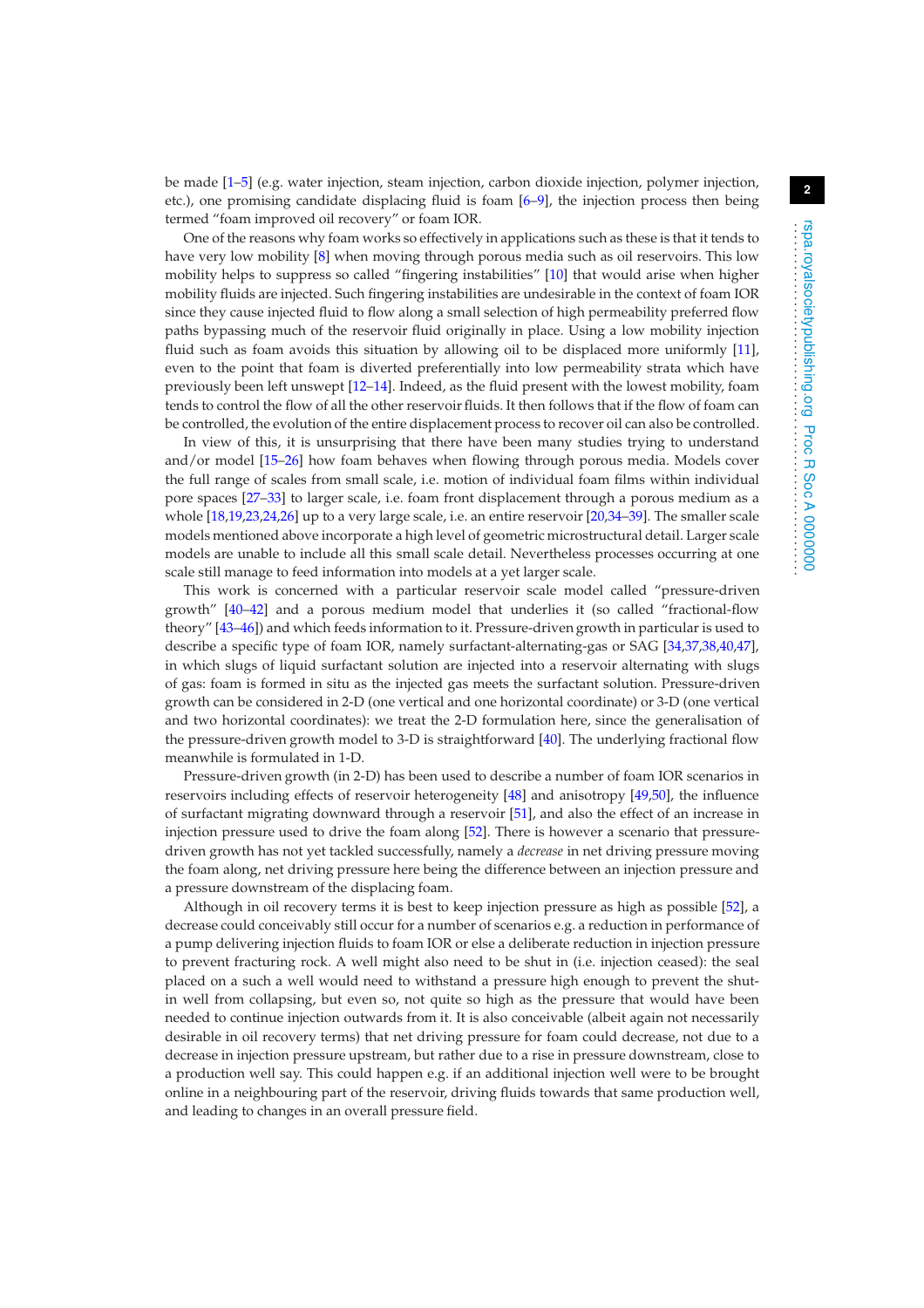In scenarios like these, over much the flow domain, foam continues to displace reservoir fluids from the original injection well towards the original production well, albeit less rapidly than before. However there is an effect of hydrostatic pressure which must be taken into account: foam is less dense than fluids present in the reservoir downstream (e.g. oil, water, previously injected slugs of surfactant solution) and this density difference produces a hydrostatic pressure field [\[40\]](#page-25-6). As a result, there is a certain "neutral" depth at which the hydrostatic pressure (downstream) balances injection pressure (upstream) leading to zero net driving pressure: foam cannot penetrate any deeper than this [\[41\]](#page-25-11). If injection pressure falls and/or downstream pressure rises, this maximum penetration depth (or "neutral" depth) shifts upwards. Foam that penetrated down to the original neutral depth now has an unbalanced hydrostatic pressure pushing it back upwards: i.e. foam at depth must undergo a flow reversal, even though foam higher up continues propagating in the original flow direction.

In scenarios of injection continuing at a reduced net driving pressure, the reverse flow at depth on the foam front will generally be less than the forward flow higher up, although for a shut-in well mentioned earlier (i.e. no net injection), the reverse flow at depth and forward flow higher up must balance. Either way, flow reversal is the phenomenon we model here. Outright reversal can be viewed as an extreme case of a more general change in direction of flow due to a change in the driving pressure field. We need to understand such flow direction changes, and flow reversal in particular, in order to know how the totality of fluids distribute in this system, even though admittedly in oil recovery applications, the flow-reversed part of the front at depth should contain rather less oil than the forward flowing part that we continue to recover higher up. This follows because (as mentioned earlier) it is advantageous to inject at as high a pressure as possible [\[52\]](#page-26-6), meaning that, by design, foam already penetrates rather deeper than the majority of oil is likely to be present. Hence shifting the "neutral depth" upwards a little does not change this situation.

In the context of pressure-driven growth, flow reversal is known to be numerically challenging to model. The reason is that pressure-driven growth is well-behaved numerically when a foam front that is displacing through the reservoir is convex (seen from the direction towards which it is advancing, see e.g. the front sketched in Figure [1\(](#page-3-0)a)) but is ill-behaved numerically for parts of the front that are concave [\[41\]](#page-25-11): concavities can focus down into sharp corners at which the front reorients significantly over a small distance. If however the flow direction of at least part of the foam front reverses as we envisage here, an originally convex section of front switches to being concave (viewed from the new direction towards which it is now advancing, see Figure [2\(](#page-4-0)a)).

Fortunately strategies exist for regularising the numerical behaviour of concave fronts within pressure-driven growth [\[41\]](#page-25-11), and these can be invoked here. There is however an even more fundamental issue that we face. As has been mentioned, the pressure-driven growth model was formulated [\[40\]](#page-25-6) based on an underlying fractional-flow theory, which informs the pressure-driven growth model, i.e. feeds parameters to it. However the formulation as it currently stands [\[40,](#page-25-6)[41\]](#page-25-11) assumes forward-directed fractional flows. A complete reformulation of pressure-driven growth turns out to be required for a situation with an initial forward flow followed by a flow reversal: carrying out this reformulation is the main novel contribution that the present work achieves. This is done, as one might expect, by returning to fractional-flow theory, obtaining novel solutions for the equations governing that theory under flow reversal, and then obtaining parameters to feed back into pressure-driven growth. A key result from doing this will be that a flow-reversed foam front is much less mobile than the original forward flowing front was.

<span id="page-2-0"></span>The rest of this work is laid out as follows. Section [2](#page-2-0) sets the geometrical context of the study and outlines the main findings to be presented. Section [3](#page-6-0) provides parameter values to use in foam IOR models, including a base case parameter set. Section [4](#page-8-0) presents governing equations and works through an example, presenting results to illustrate the system behaviour: the results build towards the reformulation of pressure-driven growth incorporating flow reversal conditions. Section [5](#page-22-0) then concludes the work. The supplementary material explores the extent to which model results are sensitive to chosen parameter values, varying with respect to the base case.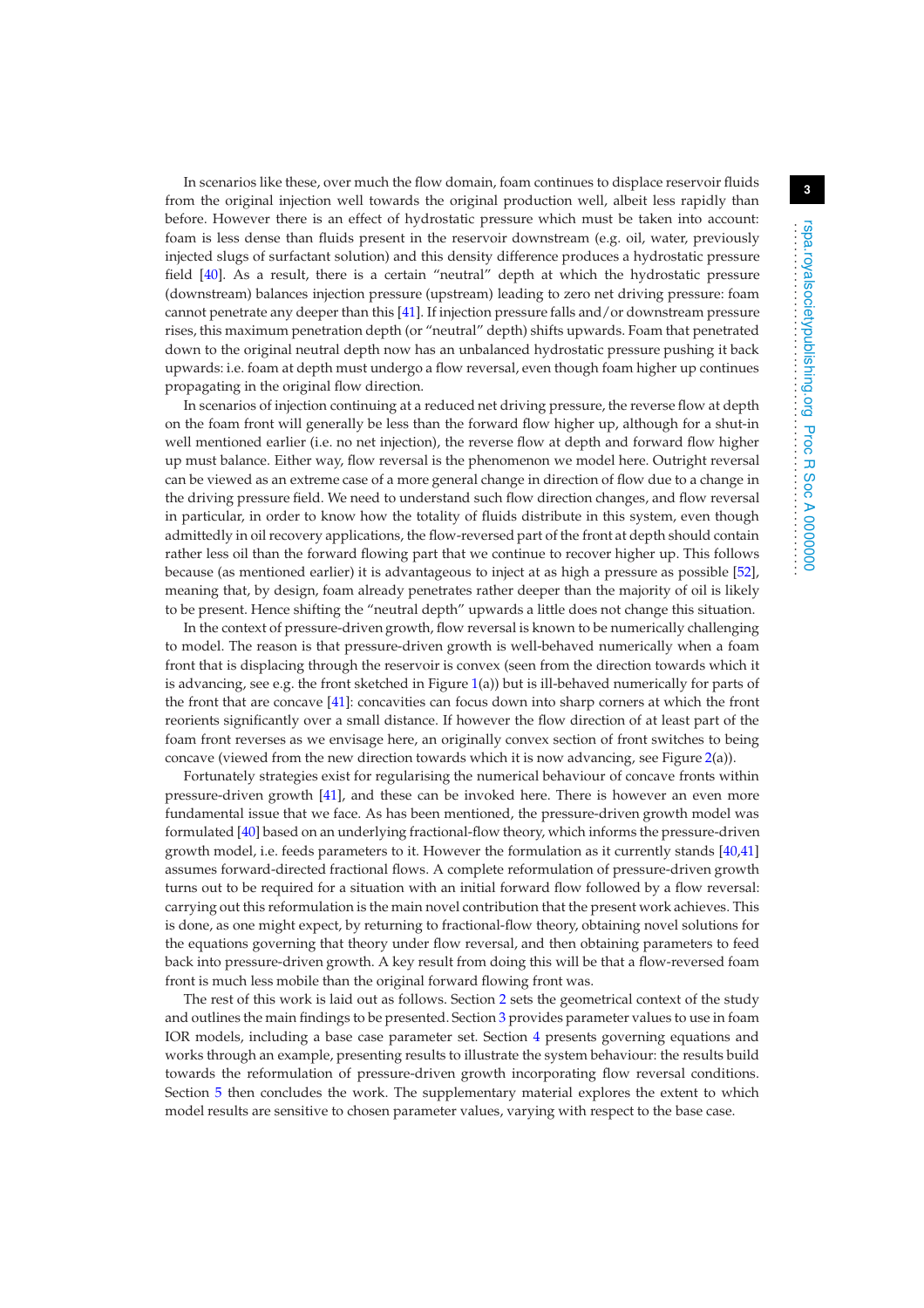

liquid & gas filled region

<span id="page-3-0"></span>**Figure 1.** (a) Schematic sketch of 2-D pressure-driven growth. Gas injection causes a foam front to propagate, with finely-textured, low mobility foam at the front separating liquid (downstream) from coarsely-textured foam (upstream). The direction of propagation is normal to the front, and the speed of propagation depends on a net pressure difference (the difference between an upstream injection pressure and a downstream hydrostatic pressure). There is a "neutral" depth at which these two pressures balance, hence giving the maximum depth to which foam can penetrate. (b) Coordinate system  $(X, Y)$  for pressure-driven growth showing the current front shape for some arbitrary time  $\tau$ . Different points on the front have followed different trajectories (dashed curves) to reach their current location (the variable s measures the path length on each trajectory, and the thickness of the front is assumed to be  $\varepsilon s$  for some given  $\varepsilon \ll 1$ ). The height of a point above the neutral depth determines its current speed (indicated by arrows), so that e.g. point  $A$  is moving faster than  $B$ , whereas point  $C$  (which has nearly reached the neutral depth) is barely moving. (c) Sketch of 1-D fractional flow x-t diagram (the variable x here is the 1-D analogue of the path length variable s in 2-D pressure-driven growth, and t is time). A foam front (bold line) separates liquid downstream from liquid and gas (i.e. foam) upstream. In the upstream liquid and gas filled region, a fan of characteristics appears (each characteristic line of fixed liquid saturation  $S_l$  and with specified slope). The lowest mobilities in the fan correspond to  $S_l$  values close to the front (shaded region), the width of this region at any time t being a fraction  $\varepsilon$  of the distance x through which the front has propagated.

## 2. Context and findings of the present study

The 2-D pressure-driven growth model [\[40](#page-25-6)[,41\]](#page-25-11) involves tracking elements on a foam front executing curved trajectories, with different elements (e.g. points  $A$ ,  $B$  and  $C$  in Figure [1\(](#page-3-0)b)) displacing through different path lengths s. Pressure-driven growth only attempts to track finelytextured foam formed in situ located at the front itself [\[40\]](#page-25-6). This has a specific liquid saturation, **4**

. . . . . . . . . . . . . . . . . . . . . . . . . . . . . . . . . . . . . . . . . . . . . . . . . . . rspa.royalsocietypublishing.org Proc R Soc A 0000000

rspa.royalsocietypublishing.org

. . . . . . .

Proc R Soc A 0000000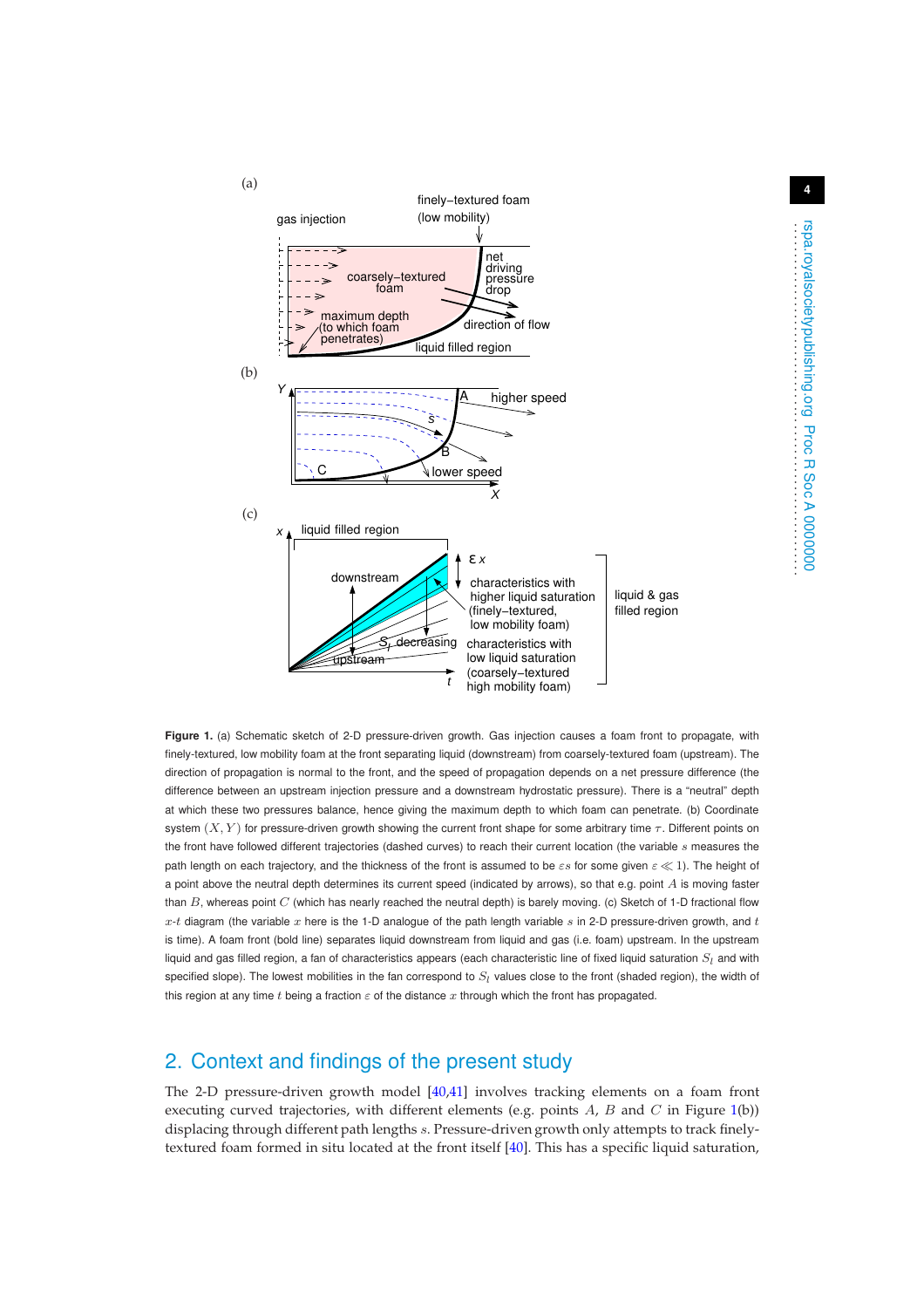

<span id="page-4-0"></span>**Figure 2.** (a) Schematic sketch of pressure-driven growth admitting flow reversal. Initially pressure-driven growth proceeds in a forward direction, with points on the front following the paths indicated by the dashed curves. At a certain time, the injection pressure driving the flow is reduced, meaning that the "neutral" depth at which injection pressure balances hydrostatic pressure (indicated by a bold dashed line) shifts higher up than before. Points that are even higher up than this (e.g. the point labelled  $A$ ) continue moving in much the same direction as before, albeit with a reduced net driving pressure and hence a reduced velocity. Points at the neutral depth (point  $B$ ) cease moving altogether. Points even lower down (point  $C$ ) move in the reverse direction from before: these are the points of interest here. (b)  $x-t$  diagram illustrating the predictions of fractional-flow theory under a forward flow followed by reverse flow: the sign convention adopted here is that forward flow corresponds to the negative  $x$  direction and reverse flow corresponds to the positive  $x$ direction. A characteristic fan appears during the forward flow phase, and this fan is reflected at the instant of flow reversal. However at the instant of flow reversal, a second characteristic fan appears. This corresponds to a different set of liquid saturations  $S_l$  (typically higher  $S_l$  values than the original fan). The two fans meet across a shock. On both fans there are certain subsets of  $S_l$  values that have low mobility (shown as shaded regions here). The bulk of the pressure drop occurs across these low mobility regions.

with saturation governing texture [\[43\]](#page-25-8): a minimum liquid saturation is required for foam to resist capillary collapse and thereby preserve a fine texture. Based on its fine texture, foam at the front is also expected to have low mobility, as it is the foam films that reduce mobility [\[19\]](#page-24-11). However moving back or forward from the foam front along the 2-D curved paths indicated in Figure [1\(](#page-3-0)b), we encounter a different set of liquid saturations, and hence a different set of textures and mobilities. The mobility, or more specifically a quantity to be defined later called total relative mobility  $\mathcal{M}_{\text{tot}}$ , is a function of liquid saturation  $S_l$  here, this function then capturing in an implicit fashion [\[24,](#page-25-3)[26](#page-25-0)[,53\]](#page-26-7) the link between mobility and foam texture as well as that between texture and liquid saturation. The distribution of liquid saturations (and hence distribution of relative mobilities) moving back or forward along the 2-D curved paths, is assumed to be the same as **5**

. . . . . . . . . . . . . . . . . . . . . . . . . . . . . . . . . . . . . . . . . . . . . . . . . . . rspa.royalsocietypublishing.org Proc R Soc A 0000000

. . . . . . .

Proc R Soc A 0000000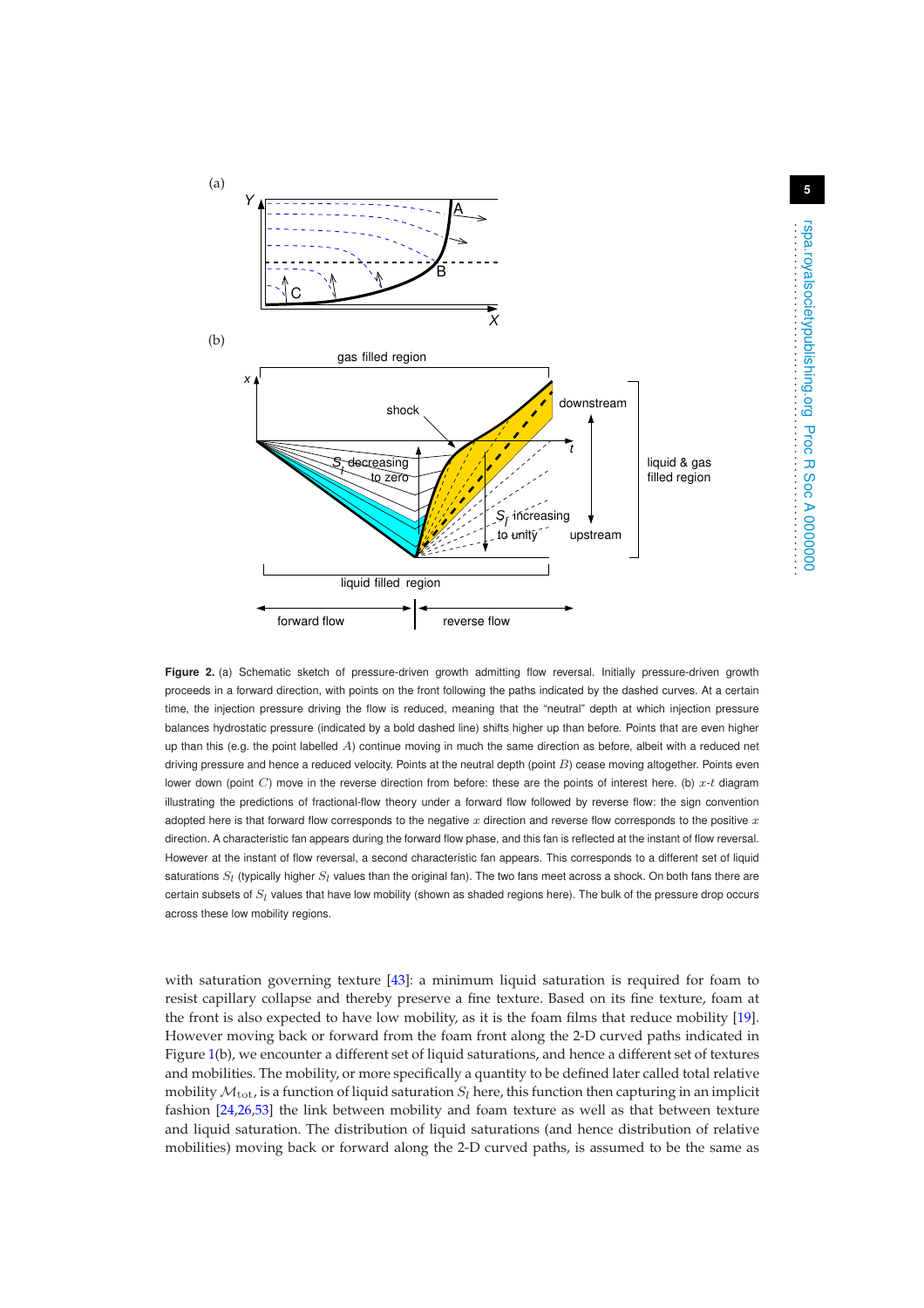what would result from 1-D fractional-flow theory [\[43](#page-25-8)[–46\]](#page-26-0) using a "straightened out" 1-D path displaced through the same path length. This is illustrated in Figure  $1(c)$  $1(c)$ , using now x to denote the 1-D spatial coordinate (as opposed to the 2-D path length s). Fractional-flow theory yields a so called fan of characteristic lines, giving the spatial distribution of  $S_l$  (and hence the spatial distribution of  $\mathcal{M}_{\text{tot}}$ ) for any specified front displacement x (or equivalently, for any specified time t, since we can use the 1-D fluid flux to relate x and t). Given the 1-D front location x, the 1-D fractional-flow theory can be used to identify a region adjacent to the front at which liquid saturations give low mobilities (low  $\mathcal{M}_{\text{tot}}$ ), the extent of this region being denoted  $\varepsilon x$  in Figure [1\(](#page-3-0)c). This information is then fed into 2-D pressure-driven growth. The above discussion however, whether for 2-D pressure-driven growth or 1-D fractional flow,

only concerns forward flows. What happens in 2-D under a possible reverse flow is illustrated in Figure [2\(](#page-4-0)a). Points A, B and C in Figure 2(a) (analogous to points already shown in Figure [1\(](#page-3-0)b)) behave differently after a reduction of injection pressure say. As mentioned earlier, the "neutral" depth at which the front does not displace moves higher up than before (to the bold dashed line in Figure [2\(](#page-4-0)a)), so is above where the bottom of the front was originally. Point  $A$  remains above the new neutral depth so continues moving in the same direction as originally, albeit with a lesser speed due to the net driving pressure being reduced. Point  $B$  however finds itself exactly at the new neutral depth, so ceases to move altogether. Point C however is now below the neutral depth, so undergoes reverse flow: 1-D fractional flow incorporating reverse flow must then be used to find the mobility associated with a point such as  $C$ . This is what the present work achieves. Note that (unlike in 1-D) there is no requirement in a 2-D model, for a point such as  $C$  to retrace exactly the same  $(X, Y)$  positions during reverse flow that it passed through during forward flow. Indeed the 2-D model that we will develop does not require paths to be retraced: the 1-D fractional flow information that feeds into mobility of the 2-D model be will formulated in terms of distances travelled in forward and reverse flow, rather than full details of the 2-D layout of a trajectory.

Although we will present our detailed model and results in due course, it is useful to state in advance the main findings to be obtained. These are summarised schematically in Figure [2\(](#page-4-0)b).

Supposing that the forward flow mode is now considered to proceed in the negative  $x$  direction (a contrast from Figure [1\(](#page-3-0)c)), the reverse flow mode in Figure [2\(](#page-4-0)b) proceeds in the positive  $x$ direction. The characteristic pattern during the forward flow phase is the same as in Figure [1\(](#page-3-0)c), apart from the sign change for  $x$ . Upon flow reversal, we will find that the characteristic fan is reflected and starts to close up on itself in the  $x-t$  plane as Figure [2\(](#page-4-0)b) shows. The size of the low mobility region (the shaded region on the reflected fan) should then be proportional to the difference between the distance propagated during the forward and reverse flow phases.

This is however not the full story. A second characteristic fan in Figure [2\(](#page-4-0)b) appears at the instant of flow reversal, corresponding to different set of liquid saturations, typically higher saturations than those in the original fan. This new fan also has (see shaded region) a set of saturations with low mobility (albeit different mobility from that in the original fan). Moreover the spatial extent of this low mobility region starts out small and grows over time, whereas the extent of the low mobility region in the reflection of the original fan is now shrinking over time.

Which of the two low mobility regions ultimately accounts for the bulk of the pressure drop for a given imposed fluid flux (and thereby which of them ultimately determines the flux for a given imposed driving pressure difference) depends on how their mobilities and spatial extents compare. It turns out moreover that, taken separately, the two fans would occupy overlapping regions in the  $x-t$  plane. The system resolves this overlap as Figure [2\(](#page-4-0)b) shows, by introducing a shock, with the reflected original fan being downstream of the shock and the new fan being upstream of it. Since the flow has reversed, the sense of what is meant by "downstream" and "upstream" has of course switched, i.e. gas is downstream now and liquid is upstream.

All of these features will be revealed by the 1-D fractional flow analysis to follow. Ultimately the 1-D fractional-flow theory will enable us to set up a 2-D pressure-driven growth model accounting for forward and reverse flow. Here however our aim is merely to set up the 2-D model in a well-posed fashion consistent with 1-D fractional flow. Solution of the 2-D model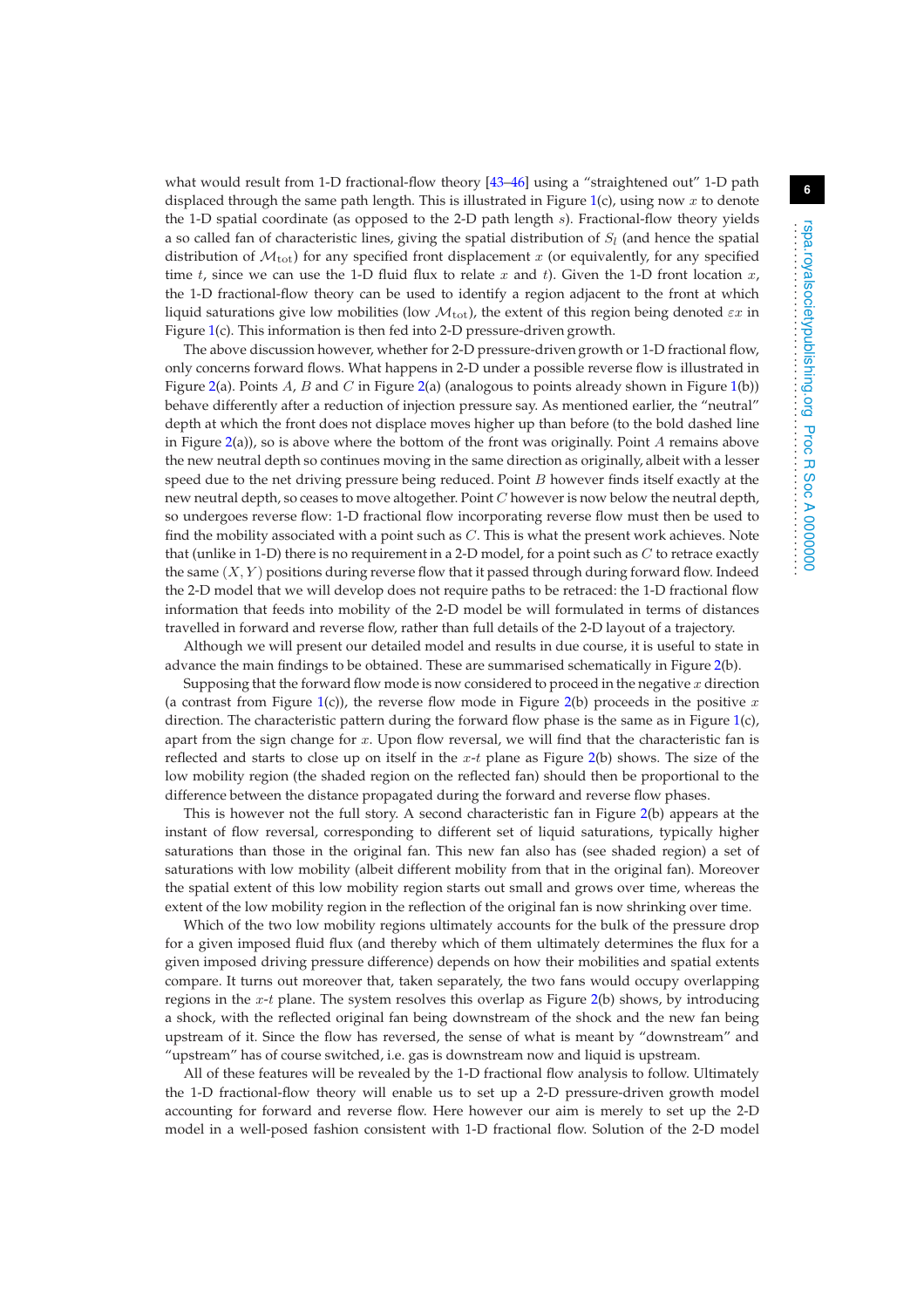| $\mu_l/\mu_q$ |     |      |      |
|---------------|-----|------|------|
|               | 137 | 0.02 | -185 |

<span id="page-6-4"></span>**Table 1.** Set of parameter values to be used in base case calculations.

itself (incorporating reverse flow effects) is left for future work. Our purpose in the sections that follow is to show an actual calculation illustrating the principles for forward and reverse flow outlined above and as sketched in Figure [2\(](#page-4-0)b). Before we can do that however we need to specify the parameter set with which we work: this is done in the next section.

## <span id="page-6-0"></span>3. Parameter set for fractional flow

This section defines the parameters needed to set up 1-D fractional-flow theory, and is laid out as follows. Section [\(a\)](#page-6-1) specifies so called relative permeabilities, whilst section [\(b\)](#page-6-2) specifies liquid and gas viscosities and also relative mobilities of liquid and gas. Both of the above sections assume the absence of foam, the effect of foam being considered in section [\(c\).](#page-6-3) Fractional flow itself and total relative mobility are introduced in section [\(d\).](#page-7-0)

#### <span id="page-6-1"></span>(a) Relative permeabilities

The main parameters we require are relative permeabilities of liquid  $(k_{r,l})$  and of gas (in the first instance in an unfoamed system, and denoted  $k_{r,g}^0$ ). Both of these are functions of liquid saturation  $S_l$ , and, describe the flow of each phase through a given porous medium under multiphase flow conditions, relative to what would occur for single phase flow.

Typically [\[54\]](#page-26-8) there is some irreducible liquid saturation at which no liquid can no longer flow, thereby setting a minimum level for  $S_l$ . Likewise there is an irreducible gas saturation and this sets a maximum level for  $S_l$ . Here, in the interests of simplicity, we assume these irreducible saturations are negligible, so that  $S_l$  can in principle cover the full domain  $0 \leq S_l \leq 1$ . This assumption is not too restrictive: even when irreducible saturations are non-negligible, it is possible to replace  $S_l$  by an "effective" liquid saturation [\[54\]](#page-26-8) that does cover the domain 0 to 1. The theory with negligible irreducible saturations is thereby recovered.

Following [\[54](#page-26-8)[,55\]](#page-26-9) we assume power law relations for  $k_{r,l}$  and  $k_{r,g}^0$ . For simplicity, we will assume throughout most of this work quadratic relations which illustrate behaviour

<span id="page-6-5"></span>
$$
k_{r,l} = S_l^2, \quad k_{r,g}^0 = (1 - S_l)^2. \tag{3.1}
$$

It is possible to consider different powers, as has done by [\[35\]](#page-25-12) based on data of [\[56\]](#page-26-10). The effect of considering different powers will be considered in the supplementary material.

#### <span id="page-6-2"></span>(b) Viscosities and relative mobilities

<span id="page-6-3"></span>We also require viscosities of liquid  $\mu_l$  and gas  $\mu_g$  phases, or more specifically (when we express the system in dimensionless form) the ratio between these viscosities. Relative mobilities of the liquid and (unfoamed) gas phases are respectively  $\lambda_{r,l} \equiv k_{r,l}/\mu_l$  and  $\lambda_{r,g}^0 \equiv k_{r,g}^0/\mu_g$ . Data provided by [\[40\]](#page-25-6) for a SAG process suggests (unfoamed) gas is between one and two orders of magnitude less viscous than aqueous liquid (surfactant solution in the case of SAG). In this context it is worth remembering that oil reservoirs tend to be at elevated temperatures and pressures compared to surface conditions, and that can impact on the liquid-to-gas viscosity ratio. In what follows we assume that the ratio  $\mu_l/\mu_g$  is equal to 10 throughout (see Table [1\)](#page-6-4).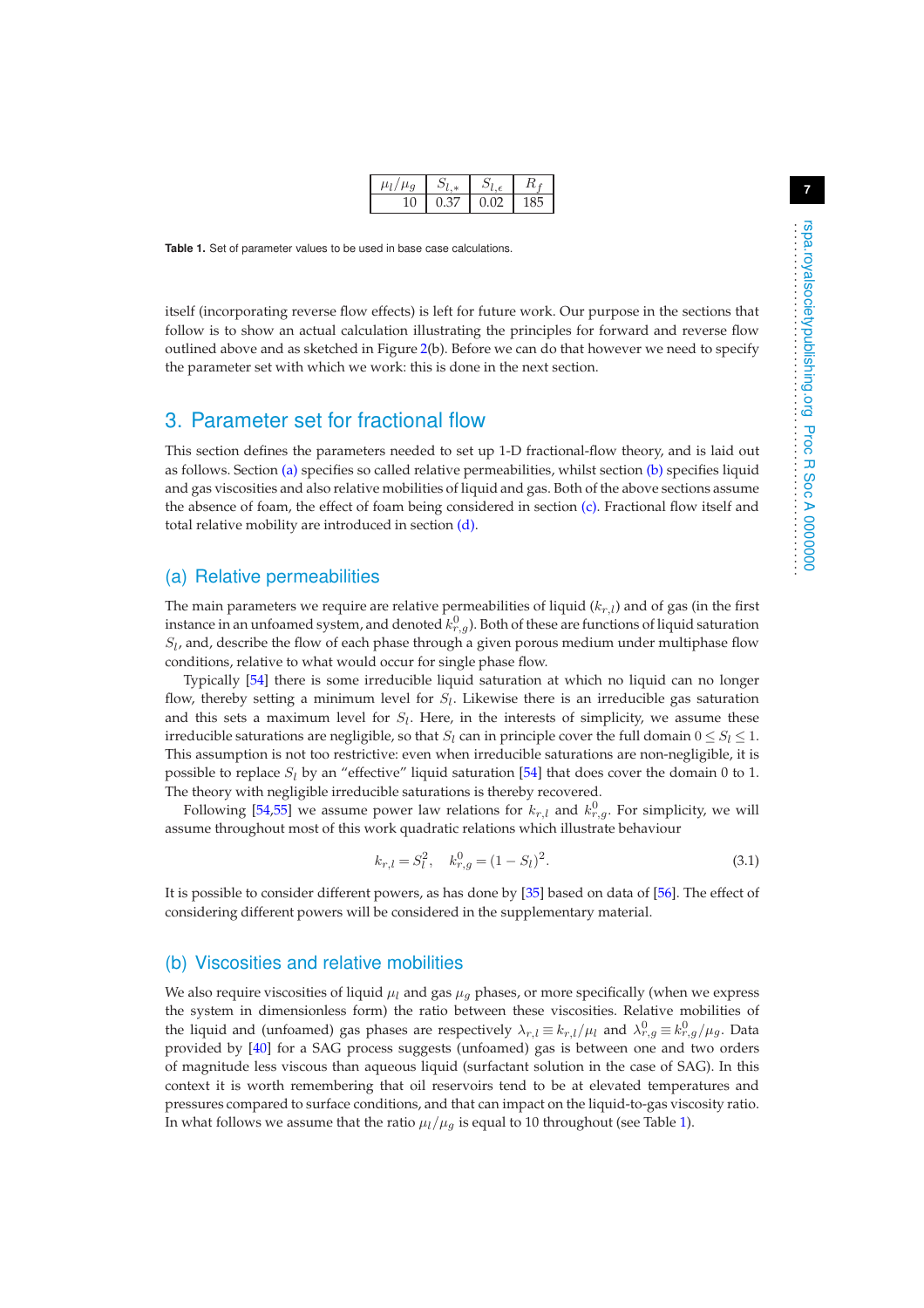#### (c) Effect of foam upon gas flow

So far we have considered a system without foam. In the presence of foam, liquid relative permeability  $k_{r,l}$  and liquid relative mobility  $\lambda_{r,l}$  are considered to be unchanged whereas gas relative permeability  $k_{r,g}$  is reduced [\[40\]](#page-25-6), possibly quite substantially. Viscosities  $\mu_l$  and  $\mu_g$  are assumed unchanged. Supposing that foam reduces gas relative permeability alone is a convenient assumption, albeit a simplification, given that in general foam could produce an increase in gas apparent viscosity in addition to a decrease in relative permeability. However the effect of foam increasing apparent viscosity is similar to the effect of foam decreasing relative permeability: in both cases relative mobility of gas  $\lambda_{r,g} \equiv k_{r,g}/\mu_g$  decreases, typically quite substantially.

Data for effects of foam upon  $k_{r,q}$  are available from [\[56\]](#page-26-10) and a number of studies [\[23](#page-24-12)[,26](#page-25-0)[,35,](#page-25-12)[43,](#page-25-8) [44](#page-26-11)[,57\]](#page-26-12) have fit parameters to such data. Studies typically define three parameters:  $R_f$  a maximum mobility reduction factor (a value in excess of unity);  $S_{l,*}$  a liquid saturation at which a so called limiting capillary pressure is reached; and  $S_{l,\epsilon}$  a range of liquid fractions about  $S_{l,\epsilon}$  over which foam collapse occurs. Here we represent the foamed  $k_{r,q}$  in terms of these parameters as

<span id="page-7-1"></span>
$$
k_{r,g} = k_{r,g}^0 \left( 1 + (R_f - 1) \frac{(1 + \tanh((S_l - S_{l,*})/S_{l,\epsilon}))}{2} \right)^{-1}.
$$
 (3.2)

We choose (see Table [1\)](#page-6-4)  $S_{l,*} = 0.37$  in line with [\[43\]](#page-25-8) and also  $S_{l,*} = 0.02$  corresponding to a 2% progressive collapse [\[40\]](#page-25-6) either side of  $S_{l,*}$ . It is clear from equation [\(3.2\)](#page-7-1) that  $k_{r,g}$  falls from  $k_{r,g}^0$  for  $S_l$  less than about  $S_{l,*}$  –  $O(S_{l,\epsilon})$  (the foam undergoes capillary collapse as it dries out in this regime [\[23,](#page-24-12)[25\]](#page-25-13) so becomes coarsely-textured and comparatively mobile) to a smaller value  $k_{r,g}^0/R_f$  for  $S_l$  greater than about  $S_{l,*}+O(S_{l,\epsilon})$  (so called strong foam [\[43,](#page-25-8)[58\]](#page-26-13) with fine texture and low gas mobility).

Other functional forms are possible [\[24\]](#page-25-3) in lieu of equation [\(3.2\)](#page-7-1). For instance [\[23,](#page-24-12)[26](#page-25-0)[,57\]](#page-26-12) have used an arctan form rather than a tanh form, but the effect is the same:  $k_{r,g}$  falls smoothly from  $k_{r,g}^0$  to  $k_{r,g}^0/R_f$  as  $S_l$  increases through  $S_{l,*}$ . Meanwhile [\[35](#page-25-12)[,43,](#page-25-8)[44\]](#page-26-11) have assumed a straight line relation between  $k_{r,g}^0/k_{r,g}$  and  $S_l$  over the domain  $S_{l,*} - S_{l,\epsilon} \leq S_l \leq S_{l,*} + S_{l,\epsilon}$  with constant  $k_{r,g}^{0}/k_{r,g}$  either side of this domain. This is slightly less convenient because the function  $k_{r,g}$  is not smooth at  $S_l = S_{l,*} \pm S_{l,\epsilon}$ . This is the reason we choose a smooth function like equation [\(3.2\)](#page-7-1).

Typically  $R_f$  values are very large, up to the order of tens of thousands [\[23](#page-24-12)[,26,](#page-25-0)[44,](#page-26-11)[57\]](#page-26-12) meaning that gas in foam is much less mobile than unfoamed gas. For example [\[43\]](#page-25-8) used  $R_f = 18500$ . We will present some results with that  $R_f$  value later on towards the end of this work (see also supplementary material). For the most part however we will illustrate calculations with a smaller value  $R_f = 185$  (see Table [1\)](#page-6-4). Although not on the order of tens of thousands, this is still much larger than unity, so foam is still having a very significant effect on reducing the mobility of gas.

#### <span id="page-7-0"></span>(d) Definition of fractional flow and total relative mobility

If a pressure gradient  $\nabla p$  is applied, the superficial liquid flow down that pressure gradient is  $-k\lambda_{r,l}\nabla p \equiv -(kk_{r,l}/\mu_l)\nabla p$  whilst superficial gas flow is  $-k\lambda_{r,g}\nabla p \equiv -(kk_{r,g}/\mu_g)\nabla p$ . The fraction of flow that is liquid  $f_l$  is therefore

<span id="page-7-2"></span>
$$
f_l = \frac{\lambda_{r,l}}{\lambda_{r,l} + \lambda_{r,g}} = \frac{k_{r,l}/\mu_l}{k_{r,l}/\mu_l + k_{r,g}/\mu_g}
$$
(3.3)

with 1 −  $f_l$  being the fraction of flow that is gas. Equation [\(3.3\)](#page-7-2) can also be written as  $f_l$  =  $k_{r,l}/(\mu_l \mathcal{M}_{\text{tot}}) = k_{r,l}/M_{\text{tot}}$  where  $\mathcal{M}_{\text{tot}}$  denotes the total relative mobility

$$
\mathcal{M}_{\text{tot}} = \lambda_{r,l} + \lambda_{r,g} = k_{r,l}/\mu_l + k_{r,g}/\mu_g,\tag{3.4}
$$

with dimensionless analogue  $M_{\text{tot}} \equiv \mu_l \mathcal{M}_{\text{tot}} = k_{r,l} + (\mu_l / \mu_g) k_{r,g}$ .

Plots of  $f_l$  and  $M_{\text{tot}}$  vs  $S_l$  are given in Figure [3,](#page-9-0) for cases both without and with foam. In Figure [3\(](#page-9-0)a),  $f_l$  without foam increases gradually from 0 to 1 as  $S_l$  increases. With foam the increase in  $f_l$  is more abrupt, and happens around  $S_l = S_{l,*}$ . Meanwhile  $M_{\rm tot}$  without foam (see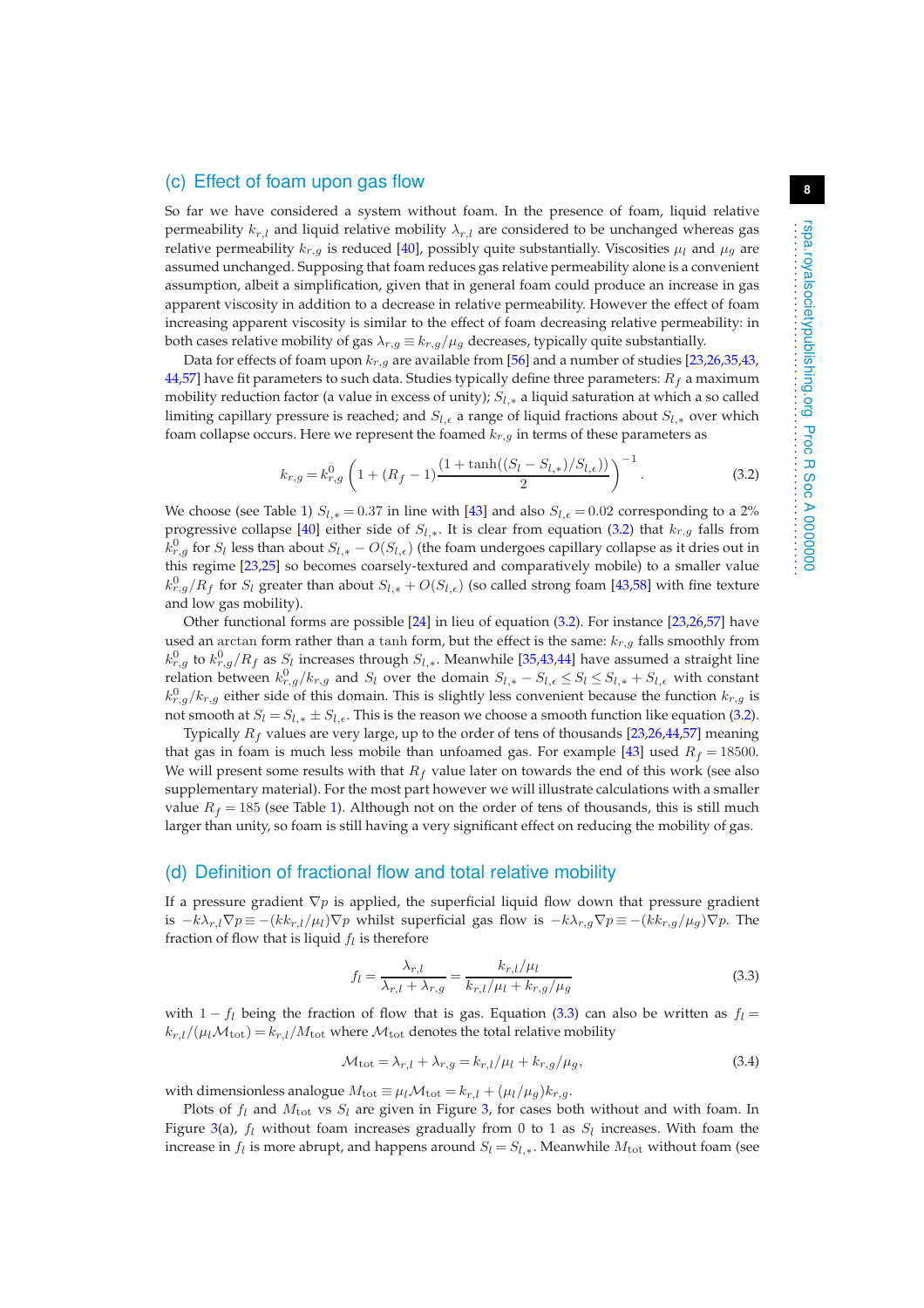**9**

Figure [3\(](#page-9-0)b)) tends to decrease with increasing  $S_l$  although there is a small increase close to  $S_l = 1$ . By construction  $M_{\text{tot}}$  takes the value  $\mu_l/\mu_g$  (equal to 10 for our data) at  $S_l = 0$  and equals unity at  $S_l = 1$ . With foam,  $M_{\text{tot}}$  falls abruptly in the neighbourhood of  $S_{l,*}$ , attaining (see Figure [3\(](#page-9-0)c))  $M_{\text{tot}}$  values much smaller than are achieved at either  $S_l = 0$  or  $S_l = 1$ . As section [2](#page-2-0) states, the basis of the pressure-driven growth model is that finely-textured, strong foam with sufficient liquid saturation to avoid capillary collapse has much lower mobility than either low liquid saturation foam (which has already collapsed to a coarsely-textured state) or pure liquid. One issue we will return to later however is that it is not clear whether the system necessarily selects the set of liquid saturations needed for this low mobility condition to be realised, at least not long as forward flow conditions (i.e. gas pushing into liquid) persist.

## <span id="page-8-0"></span>4. Governing equations and illustrative example

Having specified a parameter set, we now formulate and solve models, which we do as follows. Sections [\(a\)](#page-8-1)[–\(b\)](#page-10-0) present respectively the standard 2-D pressure-driven growth and 1-D fractionalflow theory in forward flow mode. Sections [\(c\)](#page-11-0)[–\(d\)](#page-14-0) then consider 1-D fractional-flow theory after reverse flow is imposed. Sections [\(e\)](#page-16-0)[–\(f\)](#page-20-0) relate 1-D fractional flow fluxes to driving pressures in the case of forward and reverse flows. Finally section  $(g)$  uses results from all the foregoing sections to derive equations describing 2-D pressure-driven growth under flow reversal.

#### <span id="page-8-1"></span>(a) Pressure-driven growth: Forward flow case

In the first instance we consider pressure-driven growth in forward flow mode. A net driving pressure difference  $\Delta P$  is imposed across a low mobility foam front of thickness  $\epsilon s$ , with s denoting the distance the front has displaced and  $\varepsilon$  being the ratio between front thickness and front displacement ( $\varepsilon \ll 1$  here). The implication (already suggested in section [2](#page-2-0) in the context of discussing Figure [1\)](#page-3-0) is that any pressure drop occurs across a thin region of extent much smaller than the distance the front has displaced, albeit with the size of the region  $\epsilon s$ assumed proportional to the displacement distance s: in [\[41\]](#page-25-11), a value  $\varepsilon = 0.01$  was assumed for instance. We use  $P$  to denote pressure here (instead of  $p$  used earlier) to make a distinction between pressure-driven growth and fractional-flow theory. The pressure gradient at the front is  $\nabla P = -(\Delta P/(\varepsilon s))\mathbf{n}$  where  $\mathbf{n}$  is the front normal for an element of front.

Darcy's law then implies that the superficial gas flux at the front is  $(k\lambda_{r,q}\Delta P/(\varepsilon s))n$  where k is the permeability of the medium and  $\lambda_{r,g} \equiv k_{r,g}/\mu_g$  is the relative mobility of (foamed) gas. The value of  $\lambda_{r,g}$  depends on liquid saturation at the front  $S_l$ . We denote this saturation  $S_{l,\text{fwd}}$  to remind us that it is the saturation at the front in forward flow.

The foam front position X versus time  $\tau$  is now assumed to propagate at the interstitial velocity of the gas, and hence for a medium of porosity  $\phi$  becomes [\[41\]](#page-25-11)

$$
\frac{\mathrm{d}\mathbf{X}}{\mathrm{d}\tau} = \frac{k\lambda_{r,g}\Delta P}{(1 - S_{l,\text{fwd}})\phi\varepsilon s}\mathbf{n}.\tag{4.1}
$$

Again the choice of notation X and  $\tau$  (instead of x and t used earlier) is deliberate to highlight the difference between pressure-driven growth and fractional flow.

Using the definitions from section [3](#page-6-0)[\(d\)](#page-7-0) it is possible to express fractional flow of liquid  $f_l$  as  $\lambda_{r,l}/\mathcal{M}_{\text{tot}}$  and fractional flow of gas  $1 - f_l$  as  $\lambda_{r,q}/\mathcal{M}_{\text{tot}}$ . It then follows that

<span id="page-8-2"></span>
$$
\frac{\mathrm{d}\mathbf{X}}{\mathrm{d}\tau} = \frac{k\mathcal{M}_{\text{tot,fwd}}\Delta P}{\phi\varepsilon s} \frac{(1 - f_{l,\text{fwd}})}{(1 - S_{l,\text{fwd}})} \mathbf{n} \equiv \frac{q}{\phi} \frac{(1 - f_{l,\text{fwd}})}{(1 - S_{l,\text{fwd}})} \mathbf{n}
$$
(4.2)

where  $q \equiv k \mathcal{M}_{\text{tot,fwd}} \Delta P / (\varepsilon s)$  is (by Darcy's law) the magnitude of the total fluid flux (liquid and gas taken together), and where  $q \equiv q n$  is the vector flux. Moreover  $\mathcal{M}_{\text{tot,fwd}}$  and  $f_{l,\text{fwd}}$  are specifically total mobilities and fractional flow at the saturation  $S_l = S_{l, \text{fwd}}$ .

Note that  $\Delta P$  and hence q here depend on where we are on the front. To compute  $\Delta P$ , the injection pressure driving the front denoted  $P_{\text{ini}}$  is opposed by a hydrostatic pressure, which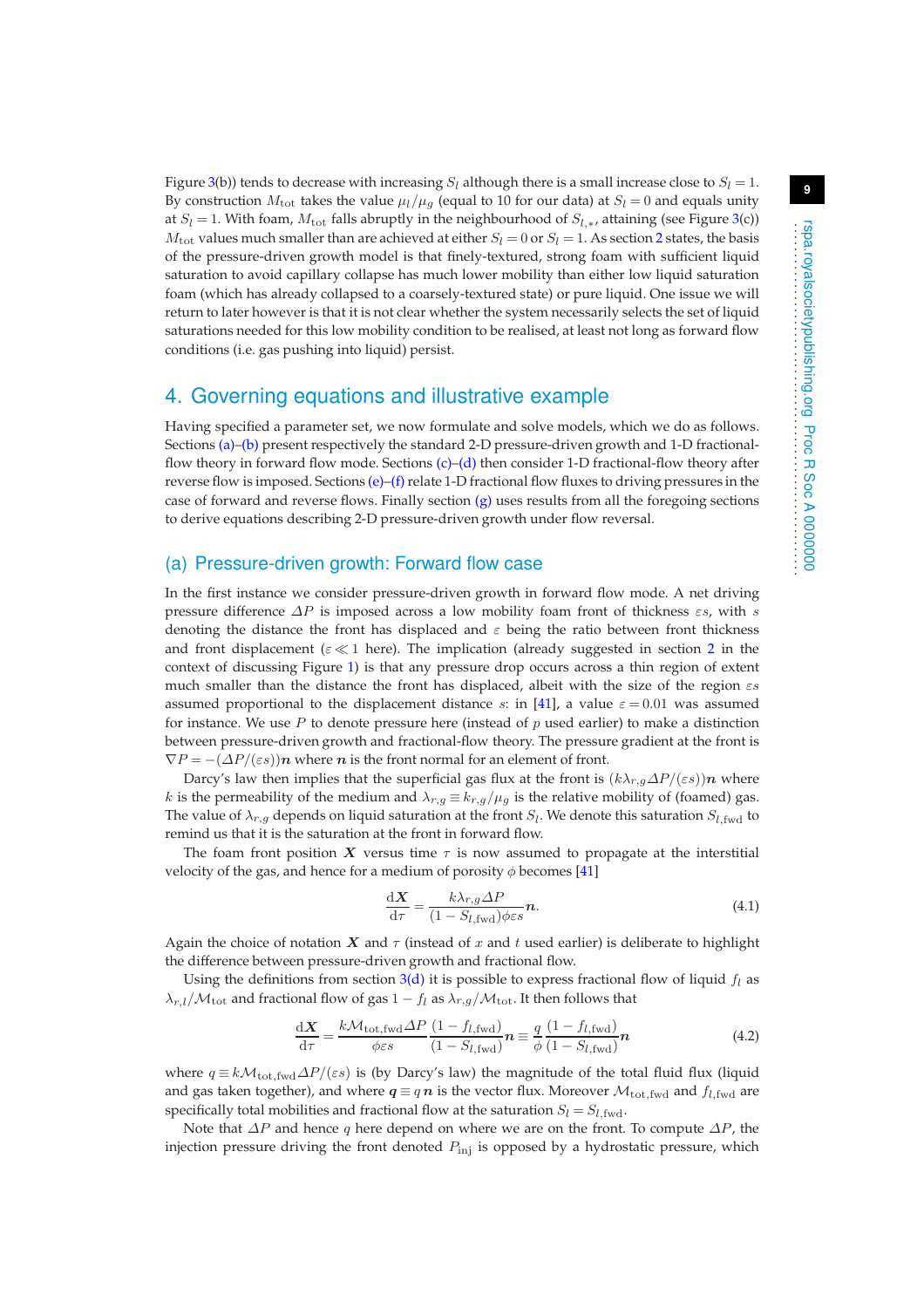

<span id="page-9-0"></span>**Figure 3.** (a) Fractional flow curve  $f_l$  vs liquid saturation  $S_l$ , comparing the case with foam and the no foam case. In the case with foam, three lines are constructed on the fractional flow curve which are (from right to left), a line joining  $(S_{l, \text{fwd}}, f_l(S_{l, \text{fwd}}))$  to (1,1); a line joining  $(S_{l, \text{fwd}}, f_l(S_{l, \text{fwd}}))$  to  $(S_{l, \text{rev},0}, f_l(S_{l, \text{rev},0}))$ ; and a line joining (0,0) to  $(S_{l,\text{rev},\infty},f_l(S_{l,\text{rev},\infty}))$ . (b) Total mobility curve  $M_{\text{tot}}$  vs liquid saturation  $S_l$  comparing the case with foam and the no foam case. Also shown is the mobility of liquid  $\lambda_{r,l}$  suitably non-dimensionalised ( $\mu_l\lambda_{r,l} \equiv f_lM_{\text{tot}}$  i.e. the contribution to  $M_{\rm tot}$  coming from the liquid). (c) Zoomed view of total mobility curve on log scale. The circled points correspond (from left to right) to mobilities at  $S_l$  values  $S_{l, \text{fwd}}, S_{l, \text{infl}}, S_{l, \text{rev}, 0}, S_{l, \text{min mod}}, S_{l, \text{rev}, \infty}$ .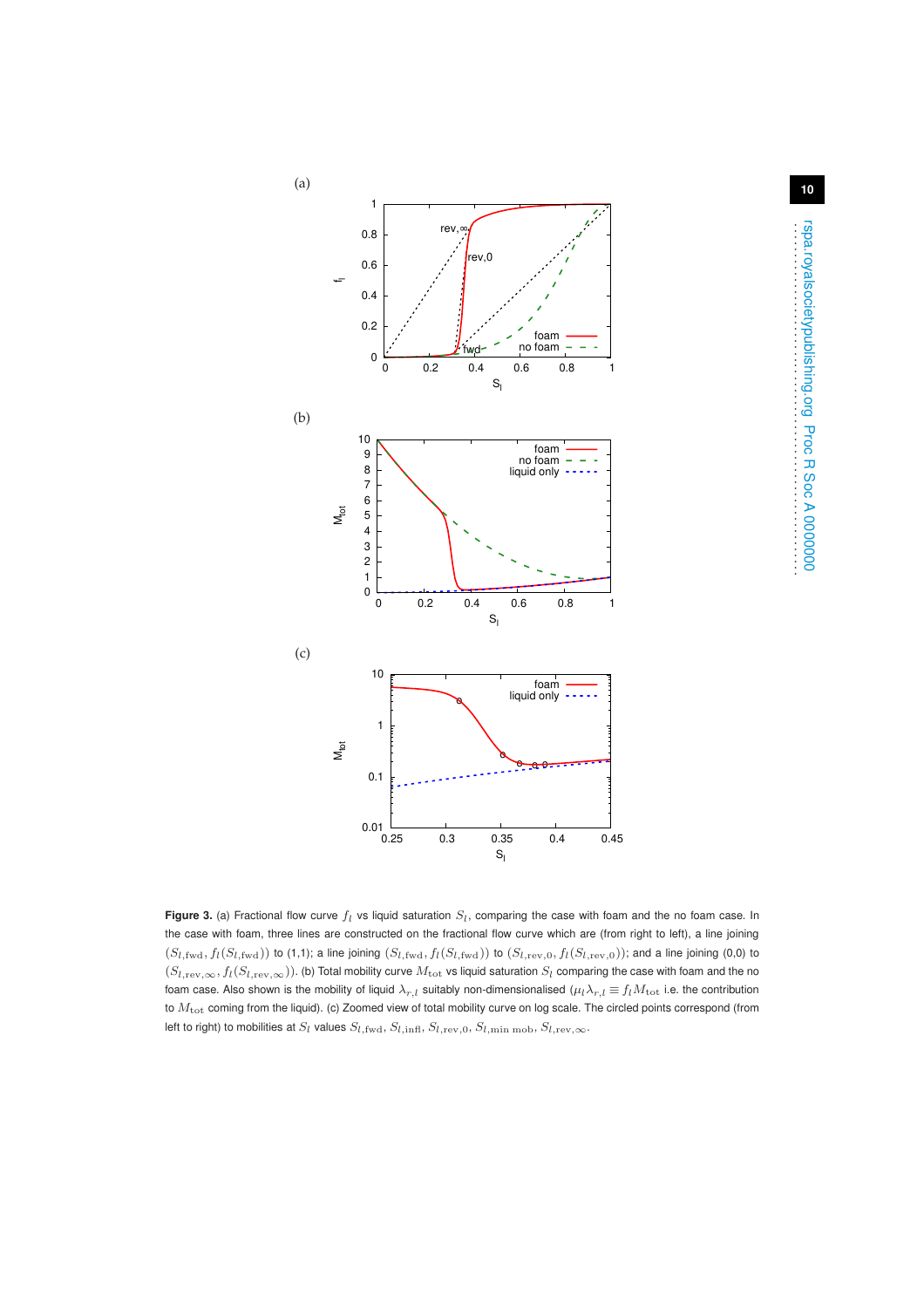grows with depth with a gradient  $\Delta \rho q$  where  $\Delta \rho$  is the density difference between liquid and gas, and g is gravity acceleration. We now make both X and s dimensionless on a scale  $P_{\text{ini}}/(\Delta \rho g)$ (physically a maximum penetration depth or "neutral" depth for forward flow), whilst  $\Delta P$  is made dimensionless on the scale  $P_{\text{ini}}$ . Meanwhile time  $\tau$  is made dimensionless on a scale

$$
\tau_{\text{scale}} = \frac{\phi \varepsilon P_{\text{inj}}}{k \mathcal{M}_{\text{tot,fwd}} \Delta \rho^2 g^2} \frac{(1 - S_{l,\text{fwd}})}{(1 - f_{l,\text{fwd}})}.
$$
\n(4.3)

For compactness of notation we use the same symbols  $X \equiv (X, Y)$ , s,  $\Delta P$  and  $\tau$  to denote both dimensional and dimensionless variables: note that from here on, we work primarily with equations in terms of dimensionless variables, although we revisit dimensional variables briefly in sections  $(e)$  and  $(g)$  below. The (dimensionless) model becomes

<span id="page-10-2"></span>
$$
\frac{\mathrm{d}X}{\mathrm{d}\tau} = \frac{\Delta P}{s}n.\tag{4.4}
$$

If the origin of the vertical coordinate  $Y = 0$  is placed at the maximum penetration depth of the foam front, then the solution domain extends from  $Y = 0$  to  $Y = 1$ , and in dimensionless variables  $\Delta P = Y$ . Meanwhile s is updated according to  $ds/d\tau = (d\mathbf{X}/d\tau) \cdot \mathbf{n}$ . This now constitutes the (dimensionless) 2-D pressure-driven growth model for forward flow. In order to consider how the model might need to be modified in the presence of forward and reverse flow, we need first to examine analogous 1-D fractional flow models.

#### <span id="page-10-0"></span>(b) Fractional-flow theory: Forward flow

Fractional-flow theory in 1-D is described by the Buckley-Leverett equation [\[59\]](#page-26-14)

<span id="page-10-1"></span>
$$
\partial (S_l \phi) / \partial t + \partial (q f_l) / \partial x = 0 \tag{4.5}
$$

where  $S_l$  is liquid saturation,  $\phi$  is porosity (assumed constant and uniform here),  $t$  is time,  $q$  is total flux of fluids (liquid and gas together;  $q$  is necessarily spatially uniform for incompressible fluids in 1-D),  $f_l$  is the fractional flow of liquid, and  $x$  is 1-D spatial coordinate. Physically equation [\(4.5\)](#page-10-1) is nothing more than a conservation equation for liquid in the pores, and we consider it, in the first instance, in a forward flow mode with gas pushed into liquid. This can be solved by the method of characteristics [\[60\]](#page-26-15). As already alluded to, there will be a fan of characteristics in the  $x$ -t plane:  $S_l$  is constant along each characteristic. The slope of each characteristic line will be  $(q/\phi)df_l/dS_l$ . Finding the solution therefore requires knowledge of the functional form of  $f_l$  vs  $S_l$ .

For the specific functional forms given in [\(3.1\)](#page-6-5)–[\(3.3\)](#page-7-2), Figure [3\(](#page-9-0)a) plots  $f_l$  vs  $S_l$  in cases both with foam and without. In both cases, we see that  $f_l$  is small when  $S_l$  is small and  $f_l$  is close to unity when  $S_l$  is large. The main feature of interest in Figure [3\(](#page-9-0)a) is that in the case of foam there is a sharp rise in  $f_l$  close to a certain  $S_l$  value, corresponding to the saturation  $S_{l,*}$  above which foam films survive, but below which capillary suction causes foam films to collapse.

In 1-D fractional flow in forward flow mode, if gas is pushed into initially pure liquid (i.e.  $S_l = f_l = 1$  initially) there must, at some location, be a boundary between a pure liquid region (downstream) and a region partly filled with gas (upstream). The Rankine-Hugoniot condition [\[60\]](#page-26-15) tells us that this boundary propagates with a velocity  $(q/\phi) \Delta f_l/\Delta S_l$  where  $\Delta f_l$  and  $\Delta S_l$  are jumps in  $f_l$  and  $S_l$  at the boundary. The value of  $S_l$  immediately adjacent to this boundary must however be determined by matching with the speed of the corresponding characteristic which is  $(q/\phi) f'_{l}(S_{l})$ . This then defines an equation for a so called contact discontinuity [\[60\]](#page-26-15)

$$
f_l'(S_{l,\text{fwd}}) = (1 - f_l(S_{l,\text{fwd}})) / (1 - S_{l,\text{fwd}}). \tag{4.6}
$$

The value  $S_l = S_{l, \text{fwd}}$  corresponding to this forward flow contact discontinuity is indicated on Figure [3\(](#page-9-0)a). Comparing with equation [\(4.2\)](#page-8-2) indicates that 2-D pressure-driven growth, at least in forward flow mode, is doing nothing more than capturing this contact discontinuity.

Returning to the 1-D fractional flow case, in the problem of interest we set up our coordinate system such that during forward flow  $q < 0$ , so characteristics actually have negative slope. This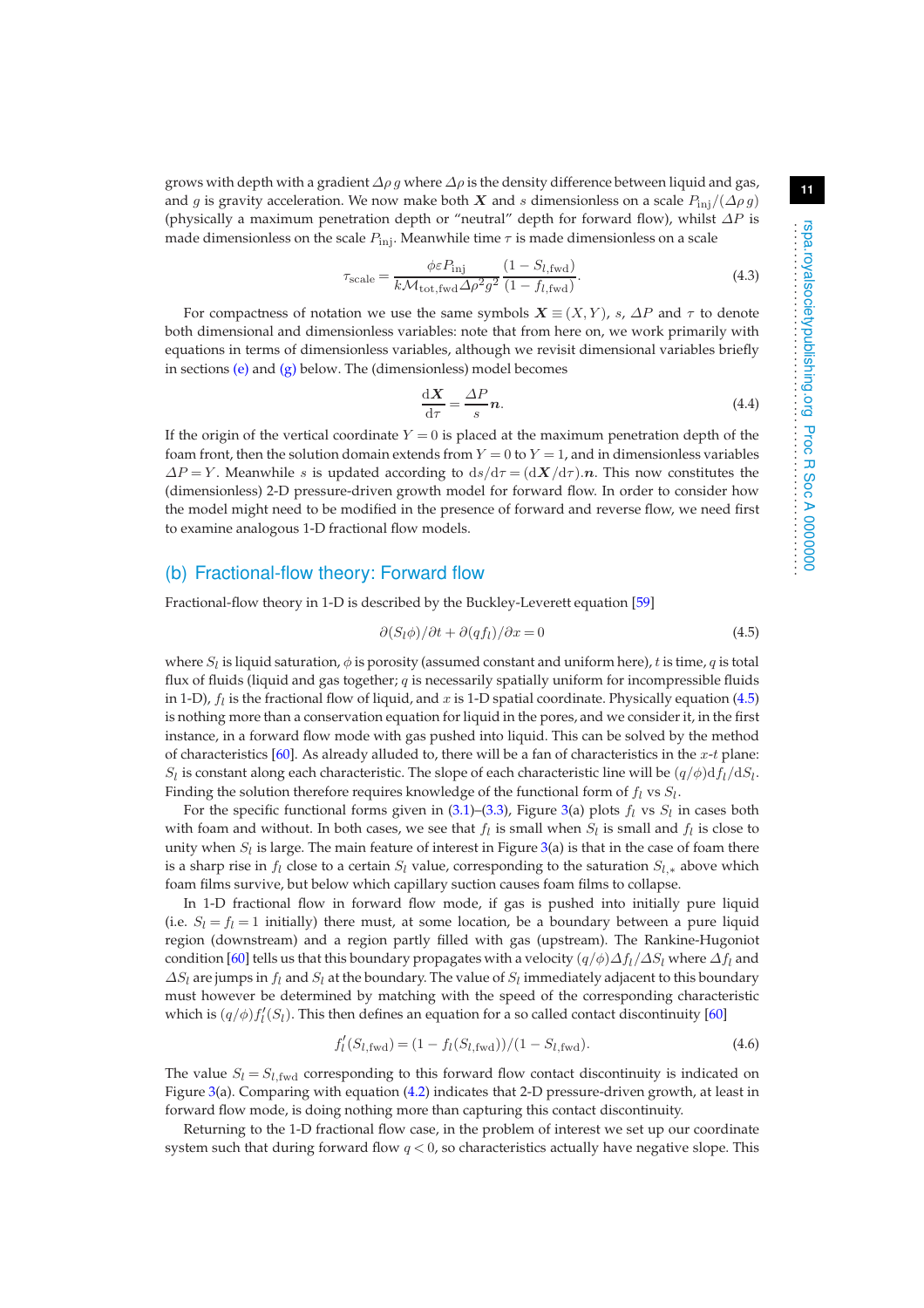

<span id="page-11-1"></span>**Figure 4.** Characteristic fans during forward and reverse flow which occupy overlapping regions of the  $x$ -t plane. (a) Characteristic fan that appears during the forward flow phase corresponding to a set of low liquid saturations  $0 \leq S<sub>I</sub>$  $S_{l, \text{fwd}} \equiv 0.3124$ . The  $S_l$  values plotted (from bottom to top) are  $S_l = S_{l, \text{fwd}} \equiv 0.3124$ , 0.31, 0.305, 0.3, 0.28 and 0, these values have been chosen to give a reasonable spacing between adjacent characteristics making the plot easier to view. All these characteristics are reflected after flow reversal at  $t = 1$ . (b) New characteristic fan that appears after flow reversal, originating from location  $(x, t) = (x_{s, \text{switch}}, t) = (-1.4083, 1)$  and corresponding to higher liquid saturations. The  $S_l$  values plotted are (top to bottom)  $S_{l, \text{infl}} \equiv 0.3520$  (shown as a thicker line),  $S_{l, \text{rev},0} \equiv 0.3672$  (again a thicker line), 0.3713 (the significance of this value is explained in Figure [6\)](#page-15-0), 0.375, 0.38, 0.385,  $S_{l,rev,\infty} \equiv 0.3904$  (thicker line), 0.4, 0.5 and 1. Again  $S_l$  values are chosen arbitrarily to give reasonable spacing between adjacent characteristics.

is as shown in Figure  $2(b)$  $2(b)$  (a sketch) and Figure  $4(a)$  $4(a)$  (an actual computation using data from equations [\(3.1\)](#page-6-5)–[\(3.3\)](#page-7-2)). The only  $S_l$  values admitted in the characteristic fan are those that have slopes of magnitude less than or equal to the slope of  $S_{l, \text{fwd}}$ , i.e. only  $S_l$  values less than or equal to  $S_{l, \text{fwd}}$  are admitted. This is what Figure [2\(](#page-4-0)b) and Figure [4\(](#page-11-1)a) show. Note also (see Figure [3\(](#page-9-0)c)) that the mobility  $M_{\text{tot}}$  at  $S_{l,\text{fwd}}$  is substantially lower than the mobility of pure gas at  $S_l = 0$ , albeit (for the present parameter values at least) still higher than  $M_{\text{tot}}$  of pure liquid at  $S_l = 1$ .

#### <span id="page-11-0"></span>(c) Fractional-flow theory: Reverse flow

So far all we have done is review theories for conventional forward flow. Now we suppose that at a certain time  $t_r$  flow is reversed, so that  $q$  switches from negative to positive. We assume that the fractional flow curve (Figure [3\(](#page-9-0)a)) curve is unchanged in forward and reverse flow. Even this is by no means certain however, since liquid invading a body of gas might cause a significant part of the gas to become trapped [\[61,](#page-26-16)[62\]](#page-26-17). What we will discover however is that even assuming the same fractional flow curve, forward and reverse flow do not lead to the same mobility, since the

**12**

. . . . . . . . . . . . . . . . . . . . . . . . . . . . . . . . . . . . . . . . . . . . . . . . . . . rspa.royalsocietypublishing.org Proc R Soc A 0000000

rspa.royalsocietypublishing.org Proc R Soc A 0000000<br>.r.p. ...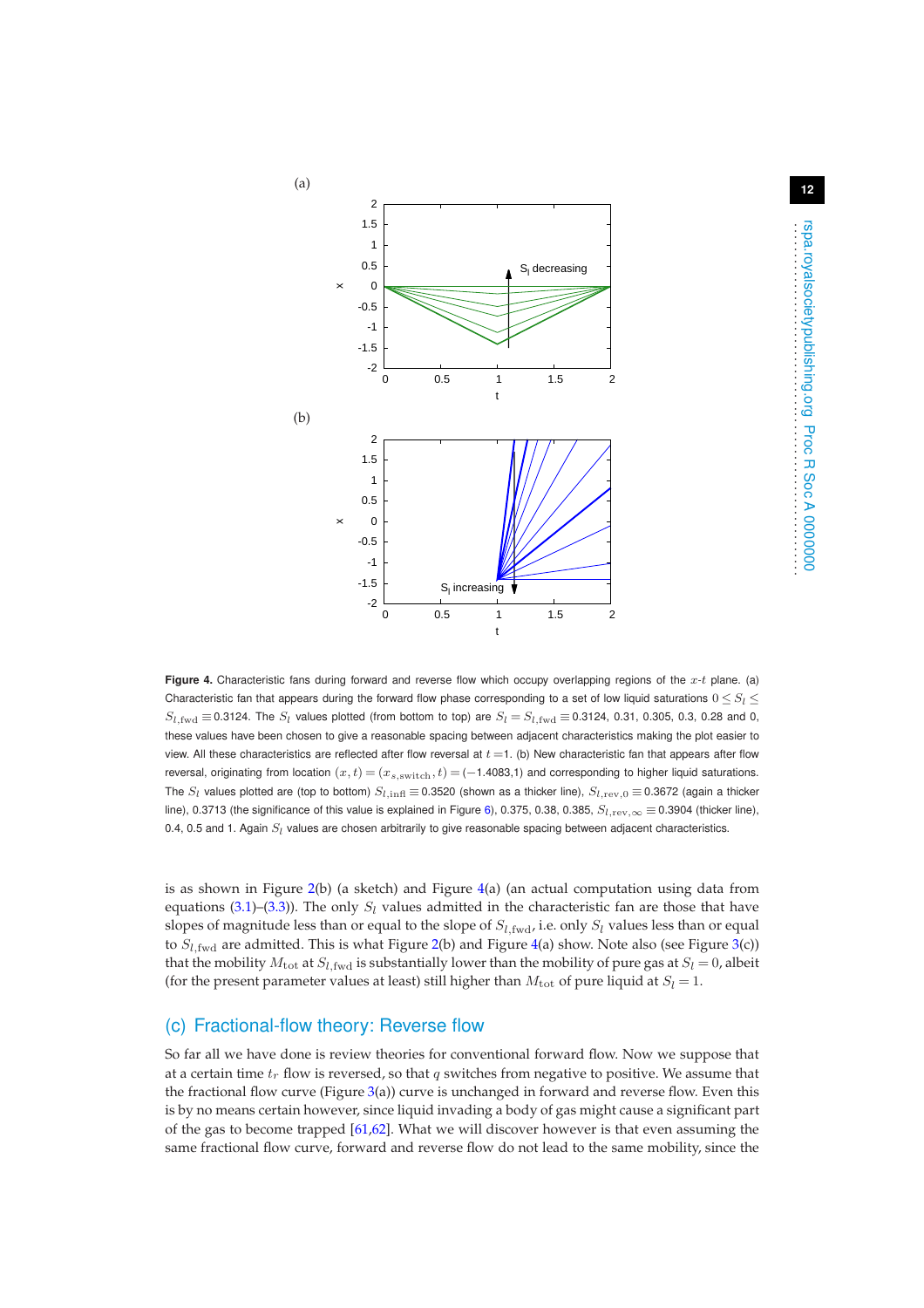system can select different saturations (and hence different mobilities) according to whether flow is forward or reversed.

Assuming that the fractional flow curve remains unchanged as we have stated, it is clear that the slope of any given characteristic line is also reversed and this is what Figure [4\(](#page-11-1)a) indicates: the characteristic fan that was produced originally is reflected and starts to close up on itself. For simplicity, we suppose that  $q$  has the same magnitude before and after the flow reversal, meaning the fan closes at the same rate as it originally opened. This simplifying assumption will not impact our ability to relate flow-reversed 1-D fractional flows to 2-D pressure-driven growth, since the information communicated between the different models concerns distances that fronts propagate, rather than propagation rates. Nevertheless finding the flow-reversed reflection of the original characteristic fan is not the full solution of the problem, as we will argue in what follows.

Before proceeding, it is convenient to make x dimensionless on the scale  $t_r|q|/\phi$  and t dimensionless on the scale  $t_r$ . Note that these scales which are relevant for 1-D fractional flow differ from those which arise naturally 2-D pressure-driven growth in section [\(a\),](#page-8-1) and we deliberately used distinct notation  $X$  and  $\tau$  in 2-D to highlight the difference. The dimensionless equation for 1-D fractional flow (for compactness of notation, using the same symbols  $x$  and  $t$  as before) now becomes

$$
\frac{\partial S_l}{\partial t} + \frac{\partial f_l}{\partial x} = 0 \tag{4.7}
$$

with the flow reversal happening at dimensionless time  $t = 1$ . At this time, the boundary between pure liquid (which after flow reversal, is now considered upstream) and liquid and gas (downstream) is found at a dimensionless location  $x = -f_l'(S_{l, \text{fwd}})$ .

In addition to the characteristic fan already mentioned above, a second characteristic fan appears now originates at  $(x, t) = (-f'_{l}(S_{l, \text{fwd}}), 1)$ . This is sketched in Figure [2\(](#page-4-0)b) and computed in Figure [4\(](#page-11-1)b). The new fan has rather larger  $S_l$  values than before. Noting that  $f_l$  vs  $S_l$  exhibits an inflection point at some value  $S_l = S_{l, \text{infl}}$ , the original fan corresponds to  $S_l$  values strictly less than  $S_{l, \text{infl}}$ , whilst the new fan corresponds to  $S_l$  values greater than  $S_{l, \text{infl}}$ . Note that, as Figure [2\(](#page-4-0)b) and Figure [4](#page-11-1) indicate, whereas  $S_l$  decreases moving upward through the original fan (the slope  $f'_{l}(S_{l})$  decreases in this direction),  $S_{l}$  actually increases moving downward through the new fan (again  $f'_{l}(S_{l})$  decreases in this direction).

It is clear from the regions plotted in Figure [4\(](#page-11-1)a)–(b) that the two fans overlap. Any  $(x, t)$ location in the overlap region has in principle two distinct  $S_l$  values, one corresponding to each fan. However it is only usually possible to have two distinct  $S_l$  values at a single location if a shock is present. Thus as sketched in Figure [2\(](#page-4-0)b) a shock divides the  $(x, t)$  plane into regions allocated to each fan, and only at the shock itself is  $S_l$  double valued.

If a shock is at a given location  $x = x_s(t)$ , then the two  $S_l$  values associated with it (denoted  $S_{l,low}$  and  $S_{l,high}$ , indicating values respectively less than  $S_{l,ind}$  and greater than  $S_{l,infl}$ ) satisfy

<span id="page-12-0"></span>
$$
f'_l(S_{l,\text{low}}) = -x_s(t)/(2-t) \tag{4.8}
$$

$$
f'_{l}(S_{l,\text{high}}) = (x_s(t) - x_{s,\text{switch}})/(t-1)
$$
\n(4.9)

where  $x_{s, \text{switch}}$  (i.e. the value of  $x_s$  at the instant of switching to flow reversal) satisfies  $x_{s,\text{switch}} \equiv -f_l'(S_{l,\text{fwd}})$ , i.e. it corresponds to the location that the original fan in the forward flow mode reached at dimensionless time  $t = 1$ . For our data  $S_{l, \text{fwd}} \approx 0.3124$  and  $x_{s, \text{switch}} \approx -1.4083$ . Given t and  $x_s(t)$ , equations [\(4.8\)](#page-12-0)–[\(4.9\)](#page-12-0) are nonlinear equations to solve for  $S_{l,low}$  and  $S_{l,high}$ . Equation [\(4.8\)](#page-12-0) recognises that all characteristics on the reflection of the original forward flow fan focus in on  $(x, t) = (0, 2)$  (see Figure [4\(](#page-11-1)a)), whereas equation [\(4.9\)](#page-12-0) recognises that all characteristics on the new fan produced after  $t = 1$  originate from  $(x, t) = (x_{s, \text{switch}}, 1)$  (see Figure [4\(](#page-11-1)b)).

Once we know  $x_s$ ,  $S_{l,low}$  and  $S_{l,high}$  and hence  $f_{l,low} \equiv f_l(S_{l,low})$  and  $f_{l,high} \equiv f_l(S_{l,high})$ , we then also know how the shock trajectory evolves, according to a Rankine-Hugoniot condition [\[60\]](#page-26-15)

<span id="page-12-1"></span>
$$
\mathrm{d}x_s/\mathrm{d}t = \Delta f_l/\Delta S_l = (f_{l,\text{high}} - f_{l,\text{low}})/(S_{l,\text{high}} - S_{l,\text{low}}). \tag{4.10}
$$

We can use equation [\(4.10\)](#page-12-1) to update the shock location  $x_s$  between a time t and  $t + \delta t$ , and then for the new location, solve  $(4.8)$ – $(4.9)$  for updated  $S_{l,low}$  and  $S_{l,high}$ . An updated shock location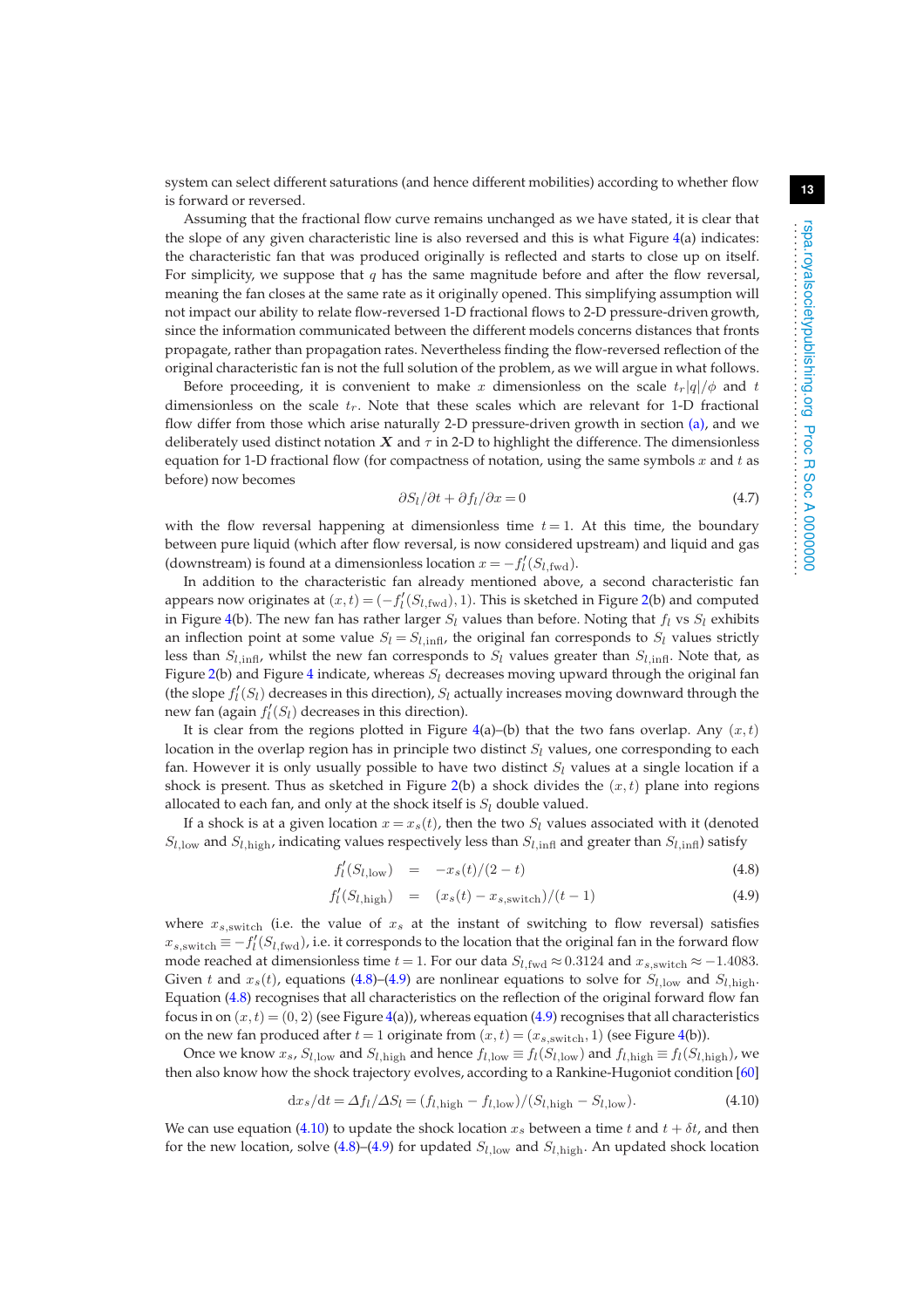

<span id="page-13-0"></span>**Figure 5.** (a) Shock location  $x_s$  vs time t (shown as a curve) that separates two characteristic fans in the  $x$ -t plane (indicated by sets of straight lines). One fan with smaller  $S_l$  values is on the left (with  $S_l$  decreasing from bottom to top;  $S_l$  values plotted are 0.31, 0.305, 0.3, 0.2829, 0.1743, corresponding  $M_{\rm tot}$  values are 3.3683, 3.8778, 4.2865, 5.0709, 6.8481). The other fan with larger  $S_l$  values is on the right, with  $S_l$  increasing from top to bottom;  $S_l$  values plotted are 0.369, 0.37, 0.3713, 0.374, 0.376, 0.38, 0.384 and  $S_{l,rev,\infty} \equiv 0.3904$  (thicker line). Corresponding  $M_{\text{tot}}$  values are 0.1811, 0.1795, 0.1778, 0.1751, 0.1738, 0.1727, 0.1729 and 0.1751. Note that in the asymptotic limit as  $t \to 1$  the shock starts out parallel to one of the characteristics in the fan on the right, specifically  $S_l = S_{l,\text{rev},0} \equiv 0.3767$ . This is not plotted however as it only survives in the  $t \to 1$  limit, and in that limit, it would be indistinguishable from the trajectory of the shock itself. (b) Zoomed out view of  $x_s$  vs t. When  $x_s > 0$ , only the characteristic fan on the right is relevant, and is plotted here with  $S_l$  values (from top to bottom) 0.3713, 0.374, 0.376, 0.38, 0.384 and  $S_{l,\text{rev},\infty} \equiv 0.3904$ . Asymptotically as  $t \to \infty$ , the shock ends up parallel to this last mentioned characteristic.

for yet another time step can now be obtained using equation [\(4.10\)](#page-12-1) and the process iterates. The result is plotted in Figure [5](#page-13-0) (corresponding to a computation using a time step  $\delta t = 0.001$ ): Figure [5\(](#page-13-0)a) is a zoomed in view (for times just shortly after the instant of flow reversal), whereas Figure [5\(](#page-13-0)b) is a zoomed out view (extending to rather longer times and hence larger  $x_s$ ).

In order to obtain this solution, it is necessary to impose suitable initial conditions at  $t = 1$ . Not only (as already mentioned) is  $x_s = x_{s, \text{switch}}$  at this time, but also the value of  $S_{l, \text{low}}$  is necessarily  $S_{l, \text{fwd}}$  on the grounds that  $x_{s, \text{switch}}$  was determined by tracking a front with saturation  $S_{l, \text{fwd}}$ during the original forward flow mode. The initial value of  $S_{l,\rm high}$  meanwhile is determined by recognising that in Figure [5\(](#page-13-0)a), at  $t = 1$  the trajectory of the shock in the x-t plane is initially parallel to a particular characteristic  $S_{l,\text{high}} = S_{l,\text{rev},0}$  with

<span id="page-13-1"></span>
$$
f'_l(S_{l,\text{rev},0}) = (f_l(S_{l,\text{rev},0}) - f_l(S_{l,\text{fwd}})) / (S_{l,\text{rev},0} - S_{l,\text{fwd}}),
$$
\n(4.11)

**14**

. . . . . . . . . . . . . . . . . . . . . . . . . . . . . . . . . . . . . . . . . . . . . . . . . . . rspa.royalsocietypublishing.org Proc R Soc A 0000000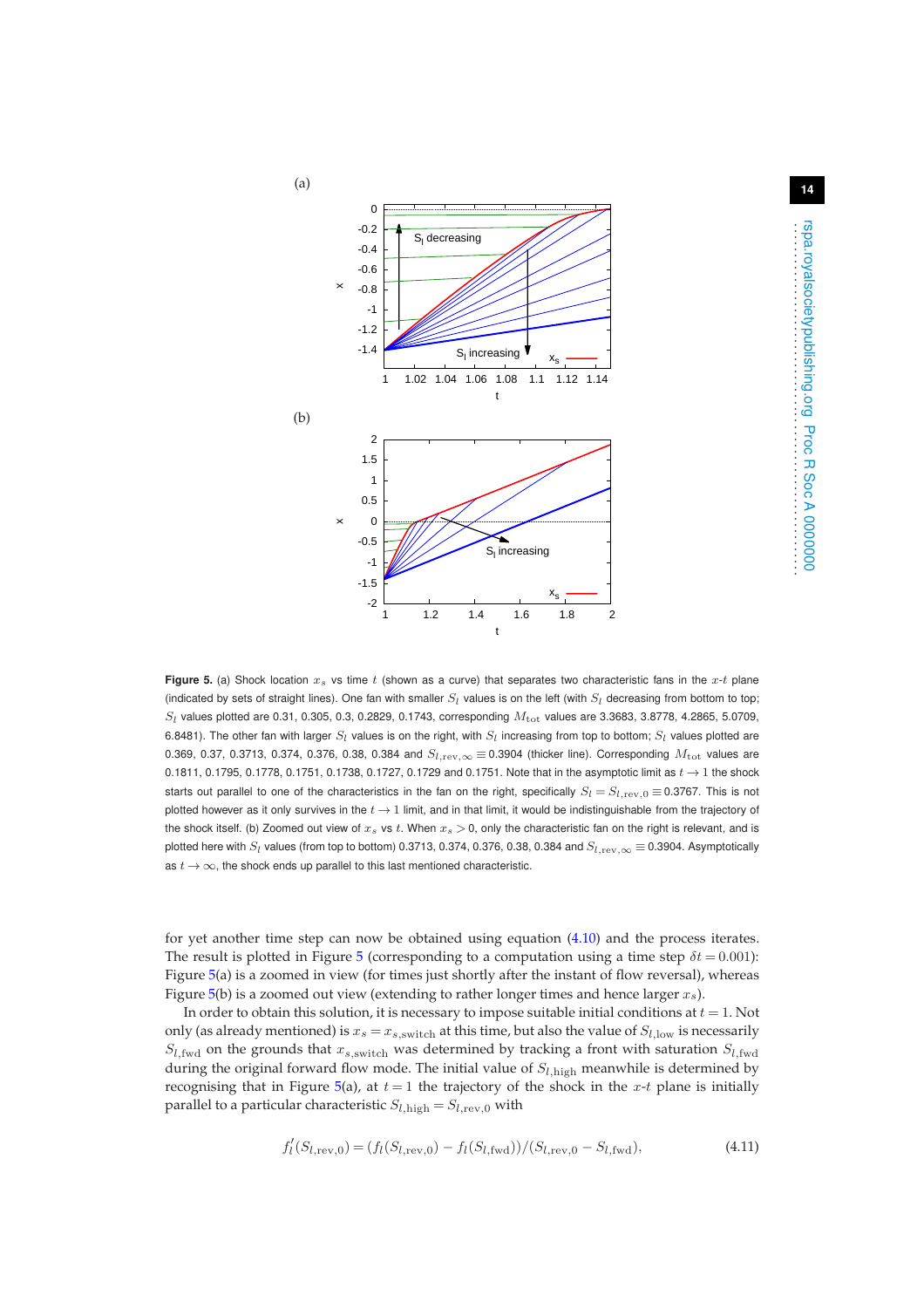this value  $S_l = S_{l,\text{rev},0}$  also being indicated on the  $f_l$  vs  $S_l$  plot in Figure [3\(](#page-9-0)a). We find  $S_{l,\text{rev},0} \approx$ 0.3672. Note also in Figure [3\(](#page-9-0)c) that the mobility  $M_{\text{tot}}$  at  $S_{l,\text{rev},0}$  is substantially lower than at  $S_{l, \text{fwd}}$ , and lower even than the  $M_{\text{tot}}$  value for pure liquid (which is unity by definition).

The implication of equation [\(4.11\)](#page-13-1) is that the "shock" strictly speaking starts out asymptotically as a contact discontinuity (in the  $x-t$  plane characteristics enter it from one side only, being parallel to it on the other side), and only evolves with time to become a true shock (characteristics enter it on both sides). What this means geometrically in Figure [5\(](#page-13-0)a), is that if we select any characteristic in the left hand fan and follow it in the direction of increasing  $t$ , it is never parallel to the shock, and therefore must enter, i.e. intersect with, the shock. Meanwhile for the right hand fan, in the limit at  $t \rightarrow 1$ , the shock starts off parallel to one of the characteristics, which (moving in the direction of increasing  $t$ ) initially prevents that characteristic and the shock from intersecting.

As the shock moves upwards over time, the liquid saturation on its "low"  $S_l$  side falls. This is indicated in Figure [5\(](#page-13-0)a) (see the characteristics to the left of the shock) and is also shown directly in Figure [6\(](#page-15-0)a). As  $S_{l,low}$  falls, the difference  $\Delta S_l = S_{l,high} - S_{l,low}$  grows, for a relatively modest change in  $\Delta f_l = f_{l,\text{high}} - f_{l,\text{low}}$  as Figure [7\(](#page-16-1)a) makes clear. Via [\(4.10\)](#page-12-1), a consequence is that  $\frac{dx_s}{dt}$ falls, meaning the shock is necessarily a curve in the  $x-t$  plane (as Figure [5\(](#page-13-0)a) shows), unlike the characteristics themselves which are straight lines. Once the shock trajectory starts to reorient over time, we can follow characteristics in the right hand fan in Figure [5\(](#page-13-0)a) in the direction of increasing  $t$  and now see them entering, i.e. intersecting with, the shock. Moreover the intersection corresponds to characteristics with increasingly large  $S_{l,\text{high}}$  values as time proceeds. This is clear from Figure [5\(](#page-13-0)a)–(b) and also from Figure [7\(](#page-16-1)a)–(b). Values of  $S_{l,high}$  are plotted vs t in Figure [6\(](#page-15-0)b). Note that (see Figure [5](#page-13-0) and [7\)](#page-16-1) the speed of the shock  $dx_s/dt$  exceeds the slope of the characteristic  $f'_l(S_{l,low})$  on the "low" saturation side, but is less than the slope of the characteristic  $f'_l(S_{l,\text{high}})$ on the "high" saturation side: in Figure [5](#page-13-0) therefore, characteristics do indeed enter the shock from sides. Comparisons between the shock speed and the speeds associated with characteristics either side of it are plotted vs time on Figure  $8(a)$  $8(a)$ .

#### <span id="page-14-0"></span>(d) Reverse flows at longer times and/or larger reverse displacements

Figure [5](#page-13-0) indicates that, in our 1-D model, at a certain time the shock crosses over the location  $x = 0$ , meaning that, during the reverse flow phase, the shock has now covered the exact same distance spanned by the fan during the original forward flow phase. In the context of a 2-D pressuredriven growth model, certain points on a front would likely stop before they backtracked through a distance equivalent to the distance covered during an initial forward flow phase: in Figure [2\(](#page-4-0)a) a point which, at the instant of flow reversal, was immediately below point  $B$  would be an example. It would only ever backtrack to the neutral depth, indicated in Figure [2\(](#page-4-0)a) by a bold dashed line which happens to pass through point  $B$ . However other points can backtrack further than they moved forward initially. Point  $C$  is an example. It followed a relatively short curved path to reach its location in Figure [2\(](#page-4-0)a) (close what was originally the bottom of the foam front) but upon flow reversal can backtrack all the way to the neutral depth (the bold dashed line). This is a 2-D picture of course in which depth influences net driving pressure difference, and hence the flux which that pressure difference generates. For the present however we focus on a 1-D model, in which the flux is specified, undergoing a change in sign but not in magnitude upon flow reversal.

In the 1-D system, how far the shock backtracks then depends upon how long the reverse flow phase persists: the shock  $x_s$  will always manage to cross over  $x = 0$  provided the reverse flow phase persists for long enough. Since the shock that appears after  $t = 1$  has a speed that is rather faster than the original forward flow during  $t \leq 1$ , this cross over happens well before  $t = 2$  as Figure [5\(](#page-13-0)a) shows, i.e. it happens well before the original "forward flow" fan focuses in completely upon itself. In our data  $x_s = 0$  at time  $t \approx 1.1476$ . We denote this cross-over time  $t_{\text{cross}}$ .

The time  $t_{\text{cross}}$  signals a change in the structure of the solution for how  $S_l$  varies with x. This change can be inferred by tracing through the characteristic pattern in Figure [5](#page-13-0) varying spatial coordinate x at any fixed time t: results of doing this at various times are plotted in Figure [9.](#page-17-1)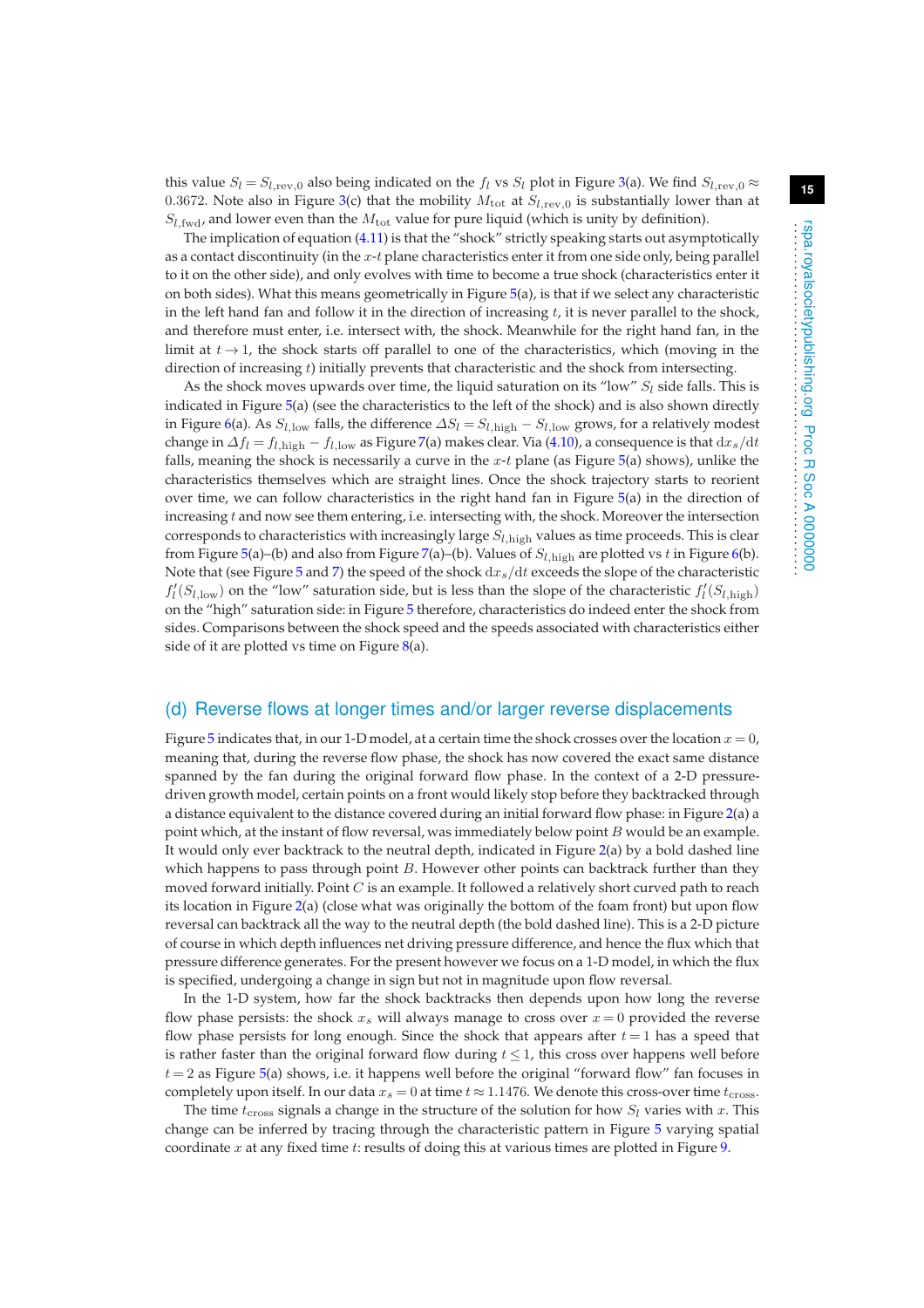

<span id="page-15-0"></span>**Figure 6.** Liquid saturations either side of the shock vs time. (a)  $S_{l,low}$  vs t. The horizontal line denotes the value  $S_{l,low}$ . (b)  $S_{l,\text{high}}$  vs t. The horizontal lines denote the values  $S_{l,\text{rev},0}$  and  $S_{l,\text{rev},\infty}$ . The circle indicates the time  $t_{\text{cross}} \approx$ 1.1476 at which the shock  $x_s$  crosses  $x = 0$ , which is also the time at which  $S_{l,low}$  falls to zero. The corresponding  $S_{l,\text{high}}$  value at this particular time is  $S_{l,\text{high}} \approx 0.3713$ .

During the reverse flow at some time  $t$  greater than unity but prior to time  $t_{\text{cross}}$ , sufficiently far upstream i.e. for  $x \leq x_{s,switch}$  we have pure liquid (or more generally a maximum liquid saturation beyond which gas is irreducible), whereas sufficiently far downstream for  $x \geq 0$  we have pure gas (or more generally irreducible liquid). As we move from  $x = x_{s, \text{switch}}$  to  $x = 0$ , the value of  $S_l$  (see Figure [9\)](#page-17-1) falls continuously through the fan from  $S_l = 1$  down to  $S_l = S_{l,\rm high}$ , then it jumps immediately to  $S_{l,low}$  at the shock  $x = x_s$ , and subsequently falls continuously through the fan to  $S_l = 0$ . This rather complex  $S_l$  vs x profile therefore follows from the complex double fan structure that is developed around the shock.

After time  $t_{\rm cross}$  however, on the "low" saturation side of the shock,  $S_{l,low}$  has already fallen to zero (or more generally to an irreducible  $S_l$ ). The  $S_l$  vs  $x$  profile in Figure [9](#page-17-1) now changes, with  $S_l$ falling to zero immediately downstream of the shock. The shock now invades an entirely gas filled region, rather than invading a mixed gas-liquid fan that developed during the original forward flow phase. Only a single fan remains relevant now (i.e. the fan on the "high" saturation side of the shock), with  $S_l$  falling continuously from  $S_l = 1$  at  $x = x_{s, \text{switch}}$  to  $S_{l, \text{high}}$  at  $x = x_s$ . Since the shock velocity  $\Delta f_l/\Delta S_l$  (which reduces to  $f_{l,\textrm{high}}/S_{l,\textrm{high}}$  under the present circumstances), remains less than the slope of the characteristic  $f_l'(S_{l,\text{high}})$  (this can be seen in Figure [5\(](#page-13-0)b)) the shock continues to evolve towards higher and higher values of  $S_{l,\text{high}}$ . However increasing  $S_{l,\text{high}}$ (with  $S_{l,low}$  fixed at zero), tends to increase the speed of the shock, as is seen in Figure [8\(](#page-17-0)b): the shock decelerates between  $t = 1$  and  $t = t_{\text{cross}}$ , but accelerates again after  $t_{\text{cross}}$ .

. . . . . . . . . . . . . . . . . . . . . . . . . . . . . . . . . . . . . . . . . . . . . . . . . . . rspa.royalsocietypublishing.org Proc R Soc A 0000000

**Proc R Soc A 0000000**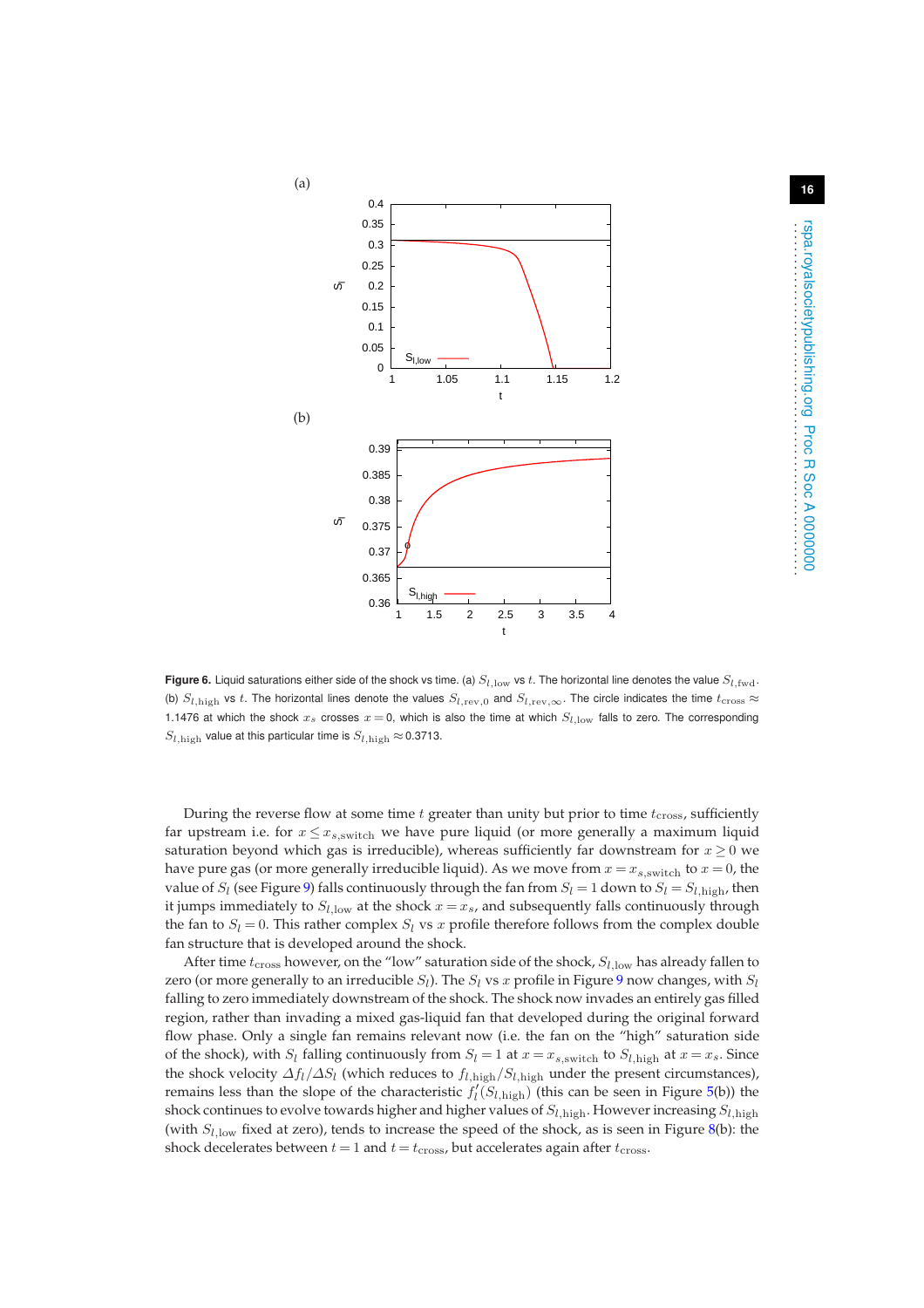

<span id="page-16-1"></span>**Figure 7.** (a) Fractional flow curve  $f_l$  vs  $S_l$  with dashed lines drawn indicating (at various times) the shock joining  $(S_{l,low}, f(S_{l,low}))$  to  $(S_{l,high}, f(S_{l,high}))$ . The specific times corresponding to the dashed lines are  $t = 1$  (the instant of flow reversal),  $t = 1.125$ ,  $t = 1.1476$  (the instant  $t_{\text{cross}}$  at which  $x_s = 0$  and  $S_{l, \text{low}}$  falls to zero), and  $t \to \infty$ . (b) Zoomed view, showing in particular how  $S_{l,\text{high}}$  grows over time. Note that the high  $S_l$  end of the shock (dashed line) is only tangent to the fractional flow curve when  $t = 1$  and when  $t \to \infty$ , but not for intermediate times.

There is however a limit to how much the shock can accelerate. The system asymptotes to a  $S_l$ value that we denote  $S_{l,\text{rev},\infty}$  at which the shock speed matches the speed of a characteristic

$$
f_l'(S_{l,\text{rev},\infty}) = f_l(S_{l,\text{rev},\infty})/S_{l,\text{rev},\infty}.
$$
\n(4.12)

The value of  $S_{l,\text{rev},\infty}$  is indicated on Figure [3\(](#page-9-0)a). As the shock asymptotes to this particular characteristic, at long times the shock evolves towards a contact discontinuity again, albeit a different contact discontinuity from what was seen at the instant of flow reversal. Note that this contact discontinuity with  $S_l = S_{l,\text{rev},\infty}$  corresponds to what we would have in a situation in which the front underwent a reverse flow (i.e. liquid pushed into gas) without any initial forward flow phase. At sufficiently long times therefore, the reverse flow has proceeded for long enough that the initial forward flow phase no longer has a bearing on the solution.

#### <span id="page-16-0"></span>(e) Pressure required to drive fractional flow

So far our analysis of the 1-D fractional flow model has considered a specified flux of fluids (liquid plus gas) denoted  $q$  in dimensional variables, but has not considered anything about the pressure difference needed to drive though fluids along. This pressure difference (reverting to dimensional variables) is given by  $\Delta p = \int q/(kM_{\rm tot}) \, dx \equiv \int q \mu_l/(kM_{\rm tot}) \, dx$  where the integral needs to proceed from an upstream location to a downstream one (we leave the exact integration . . . . . . . . . . . . . . . . . . . . . . . . . . . . . . . . . . . . . . . . . . . . . . . . . . . rspa.royalsocietypublishing.org Proc R Soc A 0000000

rspa.royalsocietypublishing.org Proc R Soc A 0000000<br>rspa.royalsocietypublishing.org Proc R Soc A 0000000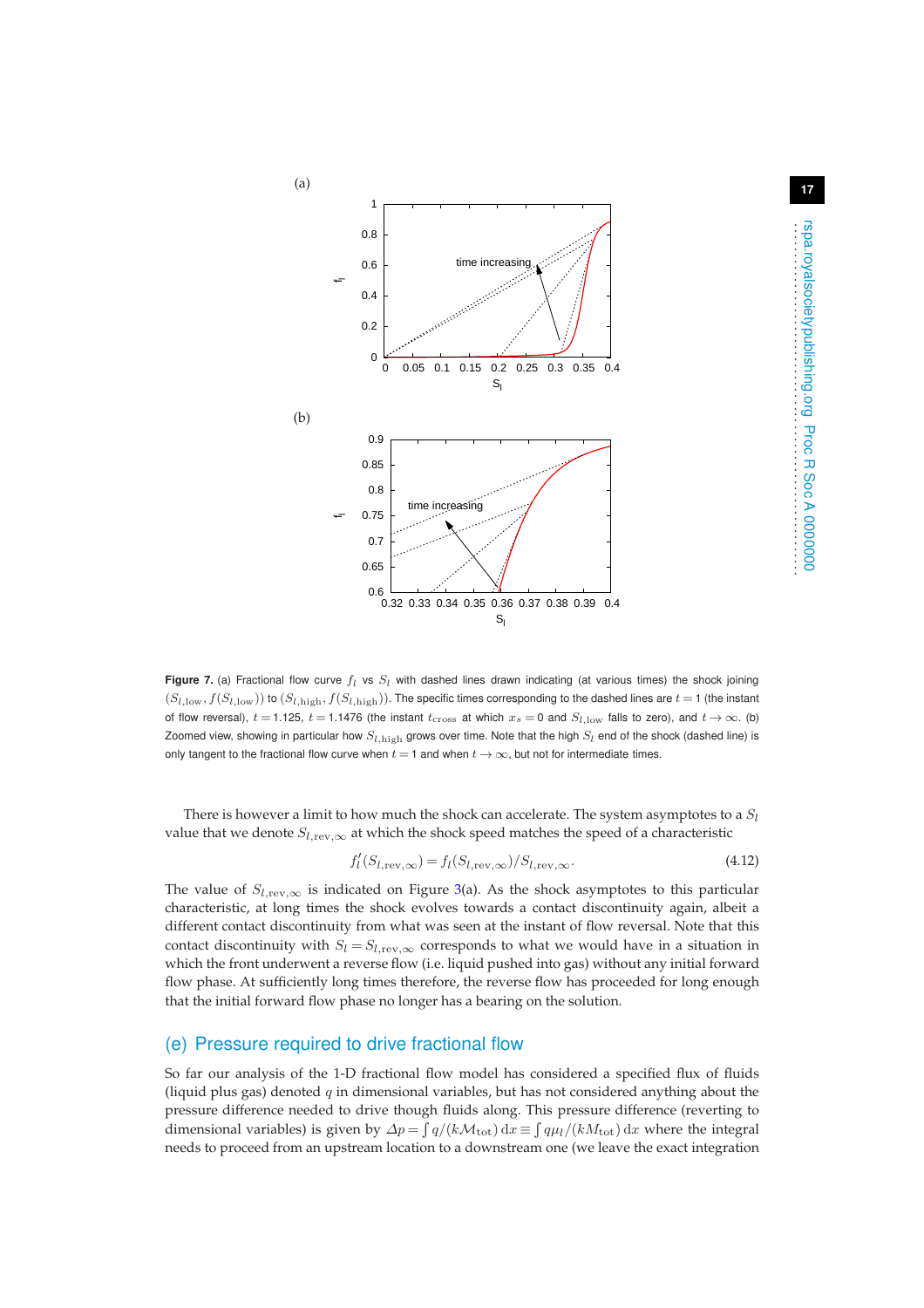

<span id="page-17-0"></span>**Figure 8.** (a) Speed of the shock compared with speed of characteristics on both the high  $S_l$  side of the shock and the low  $S_l$  side. The horizontal lines indicate the initial and final speeds of the shock (which coincide with the speeds of the characteristics respectively at  $S_{l,\text{rev},0}$  and  $S_{l,\text{rev},\infty}$ ). The circle indicates the time  $t_{\text{cross}}$  at which the shock  $x_s$  crosses  $x_s = 0$ , which is also the time at which  $S_{l,\text{low}}$  falls to zero. (b) Zoomed view showing just the shock velocity.



<span id="page-17-1"></span>**Figure 9.** Plot of  $S_l$  vs x at various times,  $t = 1$  (the instant of flow reversal),  $t = 1.05$ ,  $t = 1.1$ ,  $t = 1.1476$  (the time  $t_{\text{cross}}$  at which the shock location  $x_s$  crosses zero) and  $t = 1.4$ .

. . . . . . . . . . . . . . . . . . . . . . . . . . . . . . . . . . . . . . . . . . . . . . . . . . . rspa.royalsocietypublishing.org Proc R Soc A 0000000

rspa.royalsocietypublishing.org Proc R Soc A 0000000<br>rspa.royalsocietypublishing.org Proc R Soc A 0000000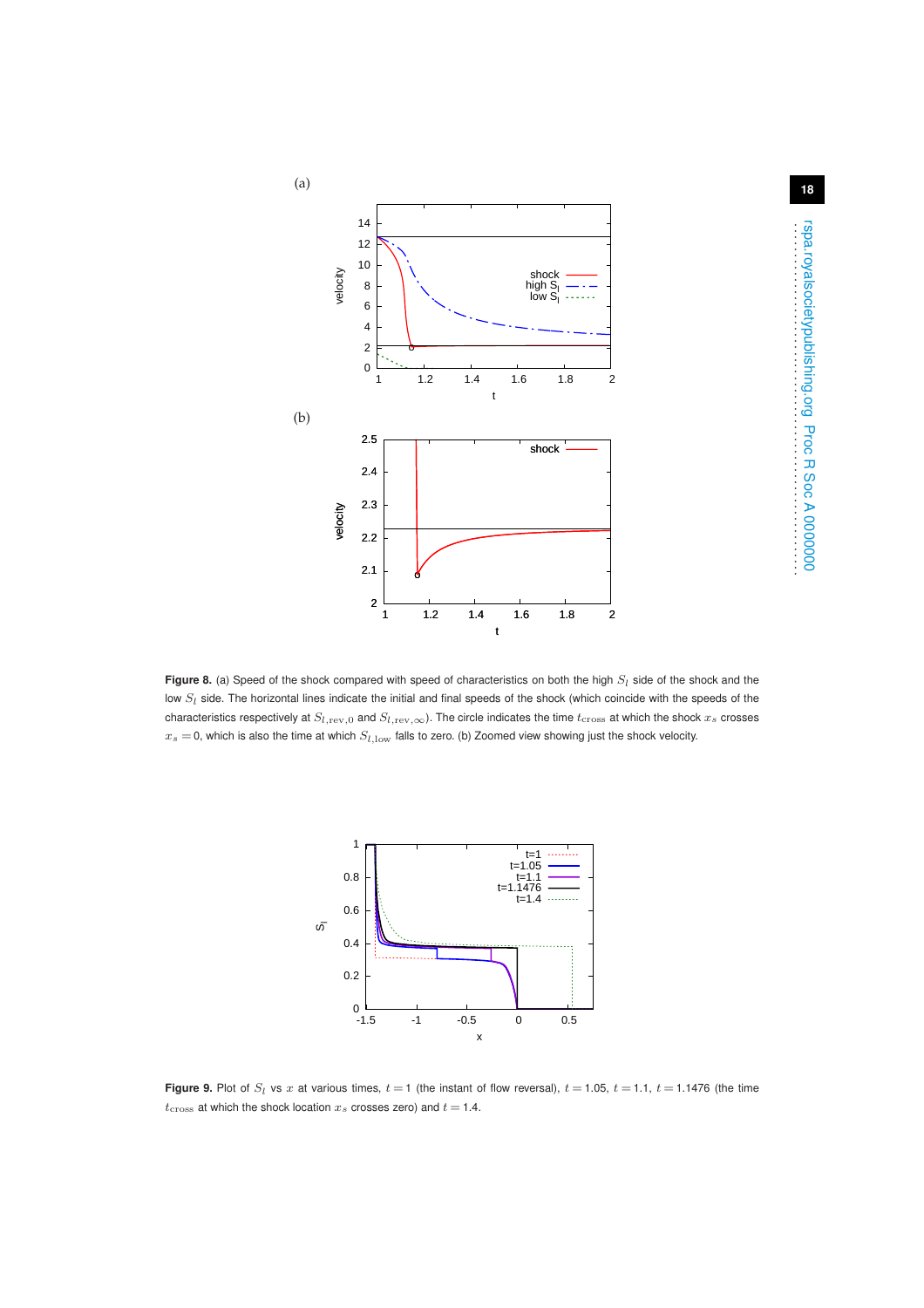limits unspecified for the moment). Remembering that distances can be non-dimensionalised on a scale  $t_r|q|/\phi$ , and supposing we define  $\varDelta\mathcal P$  via  $\varDelta p=\mu_lq^2t_r/(k\phi)\varDelta\mathcal P$ , a dimensionless analogue is obtained (for compactness of notation, using  $x$  now to denote dimensionless coordinate)

<span id="page-18-1"></span>
$$
\Delta \mathcal{P} = \int \mathrm{d}x / M_{\text{tot}}.\tag{4.13}
$$

Here  $M_{\text{tot}}$  is a known function of liquid saturation  $S_l$  (see Figure [3\(](#page-9-0)b)), but (at any dimensionless time *t*),  $S_l$  is also a known function of dimensionless coordinate *x*.

For the data used here, values of  $M_{\text{tot}}$  vs  $S_l$  are plotted in Figure [3\(](#page-9-0)b)–(c) and have already been discussed back in section  $3(d)$  $3(d)$ . Recall that pure gas is ten times more mobile here than pure liquid, so that as  $S_l$  increases,  $M_{\rm tot}$  tends to decrease. Moreover, at a certain  $S_l$  value, recall that  $M_{\text{tot}}$  exhibits a sharp decrease due to the presence of foam. The total mobility for any higher  $S_l$ values is then almost entirely accounted for by the liquid relatively mobility alone (as is seen in Figure  $3(c)$  $3(c)$ ), but this can still be rather less than the mobility of pure liquid. Mixtures of gas and liquid can thereby have substantially lower mobility than either pure liquid or pure gas.

If gas-liquid mixtures found within characteristic fans thereby make the dominant contribution to the pressure drop, it is possible to change the integration variable from  $x$  to  $S_l$  leading to

<span id="page-18-0"></span>
$$
\Delta \mathcal{P} \approx \int_0^{S_{l,\text{low}}} \frac{1}{M_{\text{tot}}} \left| \frac{\mathrm{d}x}{\mathrm{d}S_l} \right| \, \mathrm{d}S_l + \int_{S_{l,\text{high}}}^1 \frac{1}{M_{\text{tot}}} \left| \frac{\mathrm{d}x}{\mathrm{d}S_l} \right| \, \mathrm{d}S_l. \tag{4.14}
$$

The integral is divided into two parts, one for each fan (assuming time  $t$  is less than  $t_{\text{cross}}$ , otherwise just a single fan, i.e. the "high"  $S_l$  fan, is relevant). In the low  $S_l$  fan,  $x = -f'_l(S_l)(2-t)$ whereas in the high  $S_l$  fan,  $x = f'_l(S_l)(t-1) + x_{s, \text{switch}}$ . Equation [\(4.14\)](#page-18-0) therefore becomes

$$
\Delta \mathcal{P} \approx \int_0^{S_{l,\text{low}}} \frac{1}{M_{\text{tot}}(S_l)} |f_l''(S_l)| (2-t) \, \text{d}S_l + \int_{S_{l,\text{high}}}^1 \frac{1}{M_{\text{tot}}(S_l)} |f_l''(S_l)| (t-1) \, \text{d}S_l. \tag{4.15}
$$

The exact values of the integrals in the above depend on the functional forms of  $M_{\text{tot}}$  and  $f''_l$ . These integrals are quite complex, since at first sight  $S_l$  values with the smallest  $M_{\text{tot}}$  should contribute the most, but these also tend to have smallest  $f_l''$  (close to the inflection point of  $f_l$ ). Close to the inflection point, moderate changes in  $S_l$  produce only very small changes in x implying a limited contribution to pressure drop.

Despite this complexity, what is clear however is that early on, i.e. immediately after the instant of flow reversal  $t = 1$ , the pressure drop is dominated by the first integral (arising from the "low"  $S_l$  fan) since the second integral (from the "high"  $S_l$  fan) vanishes. As time proceeds however, the balance necessary shifts from the first to the second integral, partly because of the factor  $2 - t$ decreasing whilst  $t - 1$  increases, but also because of the integration limit  $S_{l, \text{low}}$  in the first integral falling towards zero. By the time  $t = t_{\text{cross}}$  at which  $x_s$  crosses over  $x = 0$ , the value of  $S_{l, \text{low}}$  has fallen to zero, and so only the second integral survives.

One way of approximating these complex integrals, is to revert to equation [\(4.13\)](#page-18-1), but integrating now in two sections from  $x = x_s$  to  $x = 0$  (the low  $S_l$  fan) and from  $x = x_{s,\text{switch}}$  to  $x = x_s$  (the high  $S_l$  fan). Hence

<span id="page-18-2"></span>
$$
\Delta \mathcal{P} \approx \int_{x_s}^{0} \frac{1}{M_{\text{tot}}(S_l(x))} dx + \int_{x_{s,\text{switch}}}^{x_s} \frac{1}{M_{\text{tot}}(S_l(x))} dx.
$$
 (4.16)

On each fan the lowest  $M_{\text{tot}}$  values arise from the  $S_l$  values closest to the shock (i.e. from the values  $S_{l,low}$  and  $S_{l,high}$ ). Given that these are the lowest values of mobility  $M_{\text{tot}}$ , they make the largest contribution to each integral in equation [\(4.16\)](#page-18-2). We now suppose that  $M_{\text{tot}}$  stays close to these lowest mobility values over a fraction  $\varepsilon \ll 1$  of each integration domain (the shaded regions in Figure [2\(](#page-4-0)b) represent these portions of the domain schematically), and we suppose that  $M_{\text{tot}}$ is much larger in other parts of the integration domain. Hence the integrals can be assumed to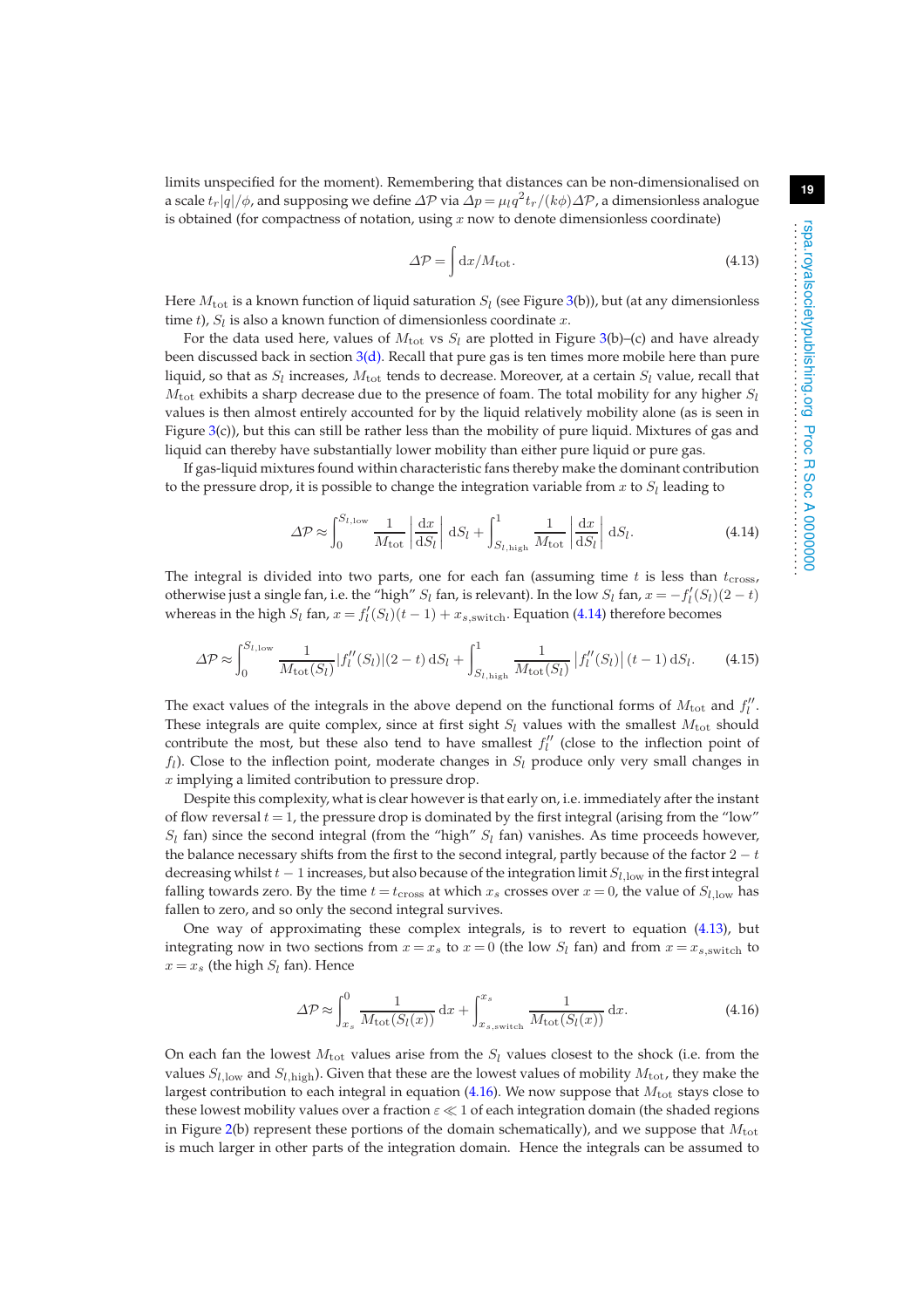|                                | $=185$<br>$R_{\rm s}$ | $=1850$ | 18500  |
|--------------------------------|-----------------------|---------|--------|
| $S_{l,\rm fwd}$                | 0.3124                | 0.2911  | 0.2700 |
| $f_l(S_{l,\text{fwd}})$        | 0.0316                | 0.0278  | 0.0245 |
| $M_{\text{tot,fwd}}$           | 3.0861                | 3.0473  | 2.9692 |
| $S_{l, \text{infl}}$           | 0.3520                | 0.3317  | 0.3107 |
| $M_{\rm tot,infl}$             | 0.2786                | 0.2199  | 0.1906 |
| $S_{l,\text{rev},0}$           | 0.3672                | 0.3468  | 0.3258 |
| $f_l(S_{l,\text{rev},0})$      | 0.7302                | 0.8253  | 0.8382 |
| $M_{\text{tot,rev,0}}$         | 0.1846                | 0.1457  | 0.1266 |
| $S_{l,\min,\bmod}$             | 0.3811                | 0.3586  | 0.3368 |
| $M_{\text{tot,min}}$           | 0.1727                | 0.1377  | 0.1202 |
| $S_{l,\text{rev},\infty}$      | 0.3904                | 0.3657  | 0.3436 |
| $f_l(S_{l,\text{rev},\infty})$ | 0.8705                | 0.9604  | 0.9714 |
| $M_{\text{tot,rev},\infty}$    | 0.1751                | 0.1392  | 0.1215 |

<span id="page-19-0"></span>**Table 2.** Key liquid saturations  $(S_{l, \text{fwd}}, S_{l, \text{inf}}, S_{l, \text{rev},0}, S_{l, \text{min mod}}, S_{l, \text{rev},\infty})$  and associated total mobilities  $(M_{\text{tot,fwd}}, M_{\text{tot,infl}}, M_{\text{tot,rev,0}}, M_{\text{tot,min}}, M_{\text{tot,rev},\infty})$  for different values of the foam mobility reduction factor  $R_f$ . We consider here not only the base case value  $R_f = 185$ , but also higher values  $R_f = 1850$  and  $R_f = 18500$ (discussed further in supplementary material). Any total mobility values shown in italics actually exceed the mobility of pure liquid (normalised to unity here). It is only for total mobilities (not in italics) that are substantially smaller than unity that it is reasonable to suppose the the bulk of the dissipative pressure drop occurs close to the foam front. A number of  $f_l$  values are also reported, specifically for  $S_{l, \text{fwd}}, S_{l, \text{rev}, 0}$  and  $S_{l, \text{rev}, \infty}$ , these  $f_l$  values being needed to determine shock speeds via the Rankine-Hugoniot condition.

evaluate to

<span id="page-19-1"></span>
$$
\Delta \mathcal{P} \approx \frac{|x_s|\varepsilon}{M_{\text{tot}}(S_{l,\text{low}})} + \frac{|x_s - x_{s,\text{switch}}|\varepsilon}{M_{\text{tot}}(S_{l,\text{high}})}\tag{4.17}
$$

where the first term on the right hand side is only relevant when  $x_s < 0$  (otherwise the term is discarded, which follows because, when  $x_s > 0$  there is no longer a fan on the "low"  $S_l$  side of the shock, only on the "high"  $S_l$  side; see Figure [5\(](#page-13-0)b)). Provided  $x_s < 0$ , so that both terms on the right hand side are included, we *assume* here (for simplicity) that the same value  $\varepsilon$  is applicable on both sides of the shock, although this could be generalised to having different  $\varepsilon$  values on the "low" and "high" side.

We now approximate further by assuming that at all times,  $M_{\text{tot}}(S_{l,\text{low}})$  can be estimated by  $M_{\text{tot}}(S_{l,\text{fwd}})$  (hereafter denoted  $M_{\text{tot},\text{fwd}}$ ), and  $M_{\text{tot}}(S_{l,\text{high}})$  can be estimated by  $M_{\text{tot}}(S_{l,\text{rev},\infty})$ (hereafter denoted  $M_{\text{tot,rev},\infty}$ ). The latter approximation is a relatively good one, since  $M_{\text{tot}}$ changes relatively little as  $S_{l,\text{high}}$  evolves from  $S_{l,\text{rev},0}$  to  $S_{l,\text{rev},\infty}$  (see Table [2](#page-19-0) and also Figure [3\(](#page-9-0)c)). This follows because both  $S_{l,\text{rev},0}$  and  $S_{l,\text{rev},\infty}$  tend to be close to a value that we denote  $S_{l,\text{min} \text{ mob}}$  at which mobility  $M_{\text{tot}}$  reaches an overall minimum  $M_{\text{tot,min}}$ . The former approximation is less robust, although significant falls in  $S_{l,low}$  below  $S_{l,row}$  leading in turn to significant rises in  $M_{\text{tot}}$  (see Figure [3\(](#page-9-0)c)) only tend to happen for (dimensionless) times bigger than about 1.1 (see Figure [6\(](#page-15-0)a)) by which time  $|x_s|$  has shrunk to around 20% of the original value it had at unit time (see Figure  $5(a)$  $5(a)$ ). This makes the first term on the right hand side of equation [\(4.17\)](#page-19-1) relatively unimportant anyway.

If we rearrange equation [\(4.17\)](#page-19-1) and convert it back in terms of dimensional pressure and dimensional coordinate, we deduce

<span id="page-19-2"></span>
$$
q = \frac{k \Delta p}{\mu_l} \left( \frac{|x_s|\varepsilon}{M_{\text{tot,fwd}}} + \frac{|x_s - x_{s,\text{switch}}|\varepsilon}{M_{\text{tot,rev},\infty}} \right)^{-1}
$$
(4.18)

where again the first term in parentheses on the right hand side is only relevant to situations in which  $x_s < 0$ , otherwise the term is discarded.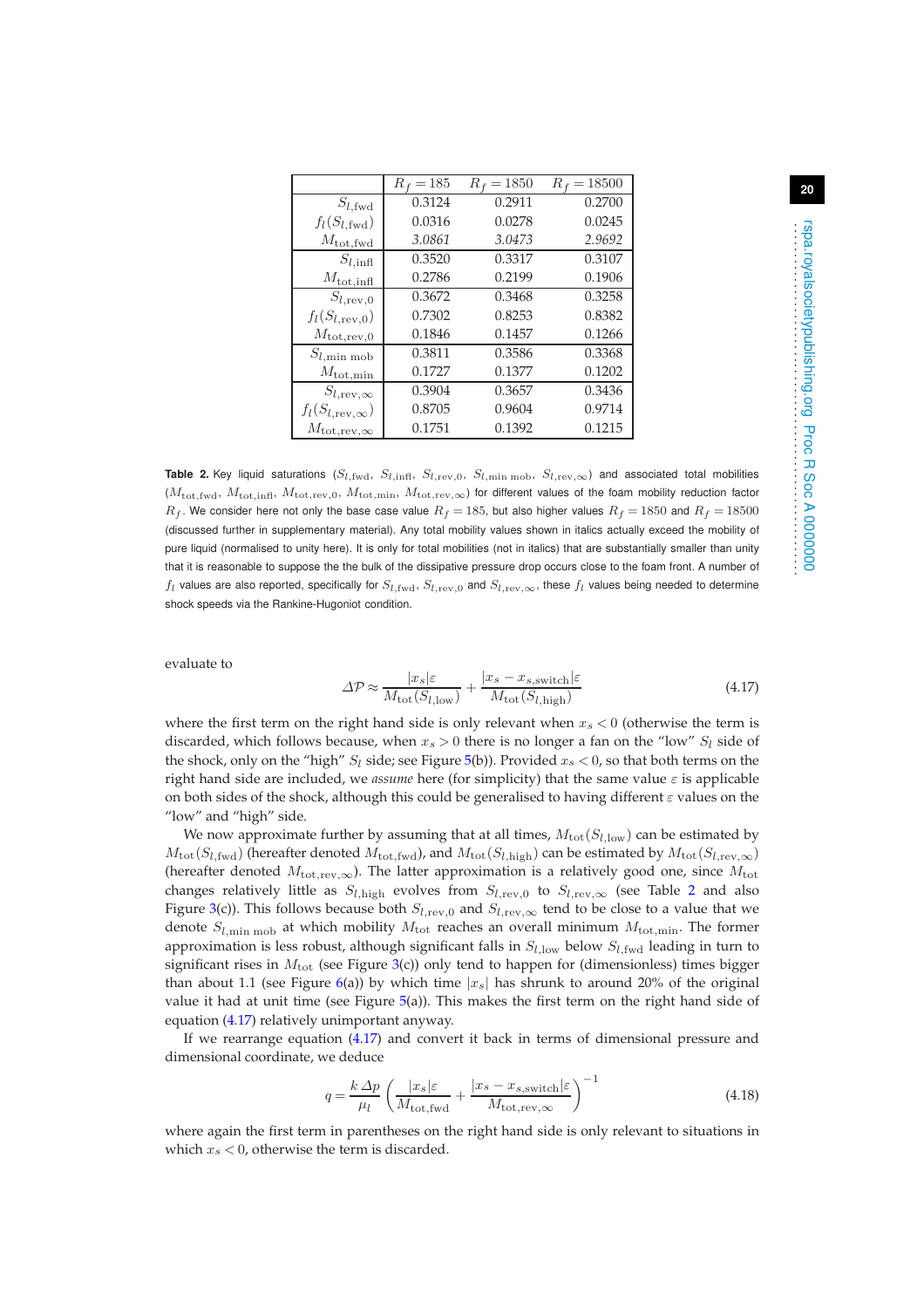#### <span id="page-20-0"></span>(f) Implications of the pressure drop vs flux relation

Equation [\(4.18\)](#page-19-2) allows us to relate the total fluid flux q to an imposed pressure difference  $\Delta p$  for a 1-D forward-and-reverse fractional flow: the consequences of this equation are now explored. Immediately after flow switches from forward to reverse flow mode,  $|x_s - x_{s,\text{switch}}| \gg |x_s|$ , so the first term on the right hand side of [\(4.18\)](#page-19-2) dominates the second: the bulk of the pressure drop occurs across the reflection of the original characteristic fan that was developed during forward flow. As time proceeds however  $|x_s|$  decreases whilst  $|x_s - x_{s,\text{switch}}|$  grows, so the balance within [\(4.18\)](#page-19-2) shifts from the first to the second term. Moreover this shift can actually happen quite quickly even before  $x_s$  has displaced very far from  $x_{s,switch}$ , since  $M_{\text{tot,rev},\infty}$  tends to be significantly smaller than  $M_{\text{tot,fwd}}$ , as Figure [3\(](#page-9-0)c) and Table [2](#page-19-0) show.

In fact for the system we are currently considering it turns out that  $M_{\text{tot,fwd}}$  is actually larger than unity (see Table [2\)](#page-19-0). This means that the total mobility associated with the forward flow characteristic fan that develops when gas propagates into liquid (i.e. a fan with relatively high saturations of gas, but relatively low saturations of liquid up to  $S_{l, \text{fwd}}$  is actually *greater* than the mobility of pure liquid (since pure liquid has  $M_{\text{tot}} \equiv 1$  by definition). Saturations which produce much lower mobilities, whilst they exist in principle within Figure [3\(](#page-9-0)c), are not being selected in forward flow mode, at least not in forward flow mode with our current parameter set.

This has a number of implications. It means for instance that, for our parameter set, the pressure drop across parts of the flow domain that are entirely filled with liquid cannot necessarily be neglected, despite one of the assumptions used to justify pressure-driven growth [\[40\]](#page-25-6) having been that the mobility of mixed gas-liquid flows (within characteristic fans) is much lower than the mobility of pure liquid or pure gas flows outside fans. Nevertheless under circumstances with  $M_{\text{tot,fwd}} > 1$ , equation [\(4.18\)](#page-19-2) can still be considered applicable to determine total fluid fluxes q but  $\Delta p$  now needs to be interpreted to mean pressure drop applied across the characteristic fan region, which will generally be less than the pressure drop applied across the entire flow field.

Moreover in the situation of interest here, any issues with applicability of equation [\(4.18\)](#page-19-2) gradually resolve themselves over time. During forward and reverse flow, we know that a second characteristic fan is produced upon the instant of flow reversal. This fan (corresponding to pushing liquid into a gas-liquid mixture) has relatively high liquid saturations and the mobility  $M_{\text{tot,rev},\infty}$  that we associate with it really does satisfy  $M_{\text{tot,rev},\infty} \ll 1$  (see Table [2\)](#page-19-0). It is then reasonable to suppose that the bulk of any imposed pressure drop really does occur across that particular characteristic fan. Whereas  $S_{l, \text{fwd}}$  corresponds a point at which  $M_{\text{tot}}$  in the presence of foam is still relatively high, but is just beginning to fall below  $M_{\text{tot}}$  in the absence of foam, by way of contrast  $S_{l,\text{rev},\infty}$  gives a  $M_{\text{tot}}$  value in the presence of foam that is very much smaller and actually close to a global minimum. Ironically then, despite the 2-D pressure-driven growth model having been developed originally for a forward flow situation, the underlying 1-D fractional-flow theory implies via equation [\(4.18\)](#page-19-2) that the assumption underlying pressure-driven growth (i.e. the assumption that  $M_{\text{tot}} \ll 1$  for mixed liquid and gas flow) is actually more robust in a forward and reverse flow situation such as we consider here. The way to use equation [\(4.18\)](#page-19-2) to generalise pressure-driven growth to a forward and reverse flow mode is discussed next.

#### <span id="page-20-1"></span>(g) Forward and reverse flow: Pressure-driven growth

In a 2-D pressure-driven growth scenario, consider a situation in which an initial injection pressure  $P_{\text{inj}}$  suddenly reduced to a multiple  $(1 - \chi)$  of its original value for some  $\chi$  < 1. If the injection pressure and hydrostatic pressure originally came into balance at a unit dimensionless depth below the top of the foam front, they will now come into balance at a depth of  $(1 - \chi)$ units, i.e. at a location  $\chi$  units higher up than before. If we then set, as before, the zero of our coordinate vertical system at the original "neutral" depth at which injection pressure and hydrostatic pressure originally balanced, the new "neutral" Y location shifts to  $Y_{\text{neut}} = \chi$ : this is indicated schematically by the bold dashed line in Figure [2\(](#page-4-0)a) which has shifted upwards relative to what was originally the bottom of the front. For any points satisfying  $Y > Y_{\text{neutr}}$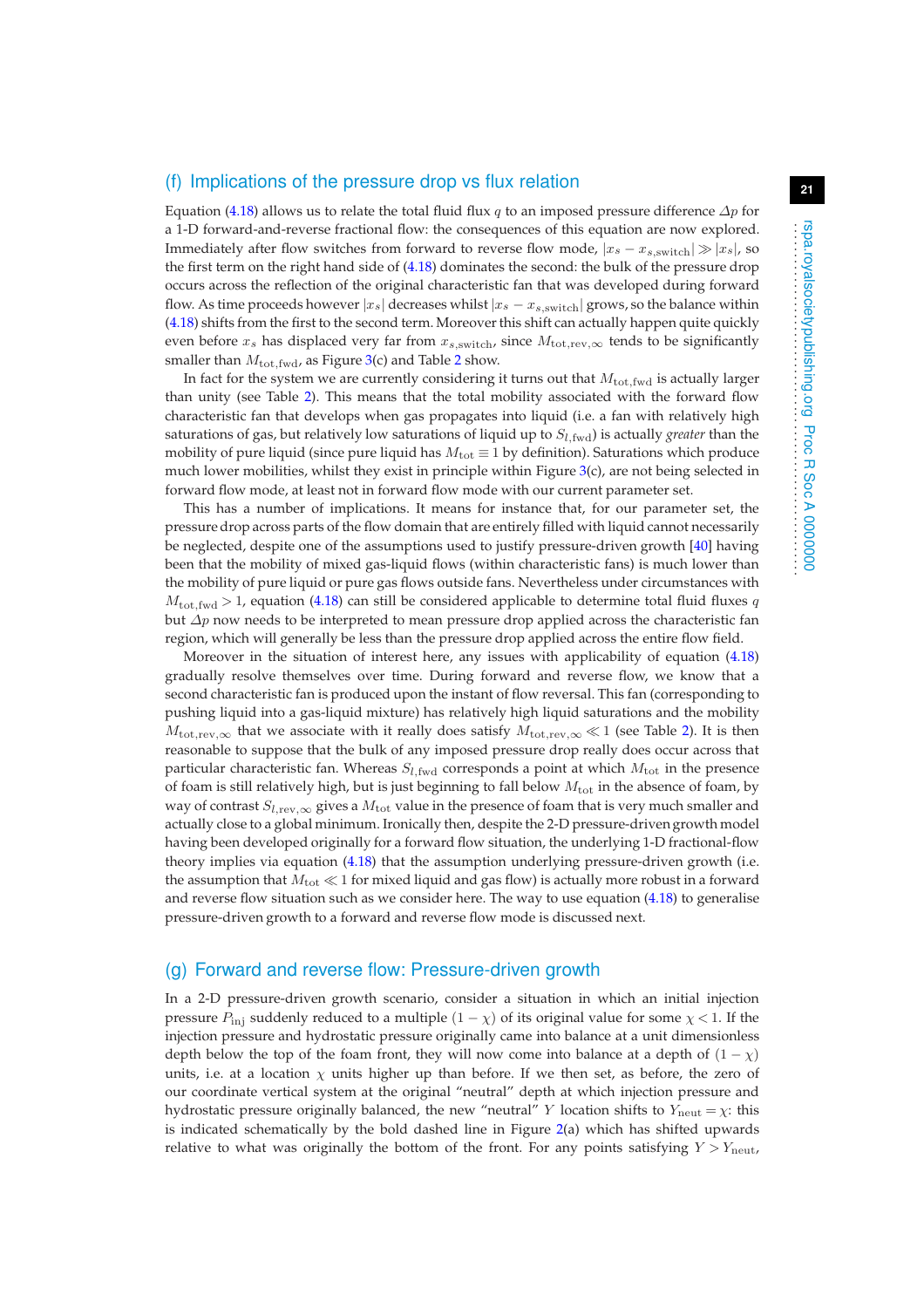**22**

equation [\(4.4\)](#page-10-2) continues to apply, just with a new formula for (dimensionless) net driving pressure. In dimensionless form we have  $d\mathbf{X}/d\tau = ((Y - Y_{\text{neut}})/s)\mathbf{n}$ .

The situation described above is a minor modification of conventional pressure-driven growth, so we do not consider it any further. Instead points satisfying  $Y < Y_{\text{neut}}$  are of interest here. For such points it is convenient upon flow reversal to switch the direction of the front normal (so as to align it with the direction of the arrows shown in Figure [2\(](#page-4-0)a)), ensuring it continues to point along the direction in which net pressure decreases, which is now from liquid towards gas. For any given point with  $Y < Y_{\text{neut}}$ , we define a distance  $s_{\text{switch}}$  that it displaced up to the point at which flow reversal occurred, and we also define a distance  $s<sub>since</sub>$  that it has backtracked since flow reversal.

We are now in a position to generalize equation  $(4.18)$  to a situation of 2-D pressure-driven growth recognising that  $s_{\text{switch}}$  can be identified with  $|x_{s,\text{switch}}|$  in that equation, whereas  $s_{\text{since}}$ can be identified with  $|x_s - x_{s,\text{switch}}|$ . We therefore deduce (in dimensional variables)

<span id="page-21-0"></span>
$$
\boldsymbol{q} \equiv q \,\boldsymbol{n} = \frac{k \,\Delta P}{\mu_l} \left( \frac{|s_{\text{switch}} - s_{\text{since}}| \varepsilon}{M_{\text{tot,fwd}}} + \frac{s_{\text{since}} \varepsilon}{M_{\text{tot,rev},\infty}} \right)^{-1} \boldsymbol{n}. \tag{4.19}
$$

This applies to points satisfying  $s_{\rm since} < s_{\rm switch}$ , i.e. that have backtracked less than they moved in the original forward flow phase. During pressure-driven growth, some points satisfy this constraint at all times, e.g. in Figure [2\(](#page-4-0)a) points that start backtracking just slightly below point B will reach the neutral depth, indicated by the horizontal bold dashed line in Figure [2](#page-4-0) (at which point  $s<sub>since</sub> stops evolving)$ , long before  $s<sub>since</sub>$  (the distance backtracked) is anywhere near  $s<sub>switch</sub>$  (the distance moved forward originally). Other points however (point C in Figure [2\(](#page-4-0)a) for instance) potentially backtrack further than they moved forward initially. Analogously with what we saw for equation [\(4.18\)](#page-19-2), once  $s<sub>since</sub> > s<sub>switch</sub>$ , the first term in the parenthesis on the right hand side of equation [\(4.19\)](#page-21-0) is discarded, and only the second term survives.

Equation [\(4.19\)](#page-21-0) gives a total fluid flux, but not yet the velocity at which a pressure-driven growth front propagates. To establish this we draw an analogy with equation [\(4.2\)](#page-8-2) to deduce (again in dimensional variables)

<span id="page-21-1"></span>
$$
\frac{\mathrm{d}\mathbf{X}}{\mathrm{d}\tau} = \frac{q}{\phi} \frac{\Delta f_l}{\Delta S_l} \mathbf{n}.\tag{4.20}
$$

This recognizes that what we are now tracking is a shock with speed  $(q/\phi)\Delta f_l/\Delta S_l$  with  $\Delta f_l$ and  $\Delta S_l$  being jumps in fractional flow and in liquid saturation across the shock. This therefore generalises equation [\(4.2\)](#page-8-2) (forward flow mode) in which a contact discontinuity propagated with speed  $(q/\phi)(1 - f_l)/(1 - S_l)$ .

Combining equation [\(4.19\)](#page-21-0) and [\(4.20\)](#page-21-1) gives

<span id="page-21-2"></span>
$$
\frac{\mathrm{d}\mathbf{X}}{\mathrm{d}\tau} = \frac{k\,\Delta P}{\phi\mu_l} \left( \frac{|s_{\text{switch}} - s_{\text{since}}|\varepsilon}{M_{\text{tot,fwd}}} + \frac{s_{\text{since}}\varepsilon}{M_{\text{tot,rev},\infty}} \right)^{-1} \frac{\Delta f_l}{\Delta S_l} \mathbf{n}.\tag{4.21}
$$

It is clear from the results of Figure [6](#page-15-0)[–7](#page-16-1) that  $\Delta f_l$  and  $\Delta S_l$  are functions of time since flow reversal. However the data of Figure [5](#page-13-0) indicate that to a reasonable approximation

<span id="page-21-3"></span>
$$
\Delta f_l / \Delta S_l \approx (f_{l,\text{rev},0} - f_{l,\text{fwd}}) / (S_{l,\text{rev},0} - S_{l,\text{fwd}})
$$
\n(4.22)

provided  $x_s < 0$  (i.e. provided  $s_{\text{since}} < s_{\text{switch}}$ ), whereas

<span id="page-21-4"></span>
$$
\Delta f_l / \Delta S_l \approx f_{l, \text{rev}, \infty} / S_{l, \text{rev}, \infty} \tag{4.23}
$$

if  $x_s > 0$  (i.e.  $s_{\text{since}} > s_{\text{switch}}$ ).

In dimensionless form (using the same dimensionless scales as used back in section [\(a\),](#page-8-1) and retaining the same symbols X and  $\tau$  for compactness of notation) equation [\(4.21\)](#page-21-2) now reduces to

<span id="page-21-5"></span>
$$
\frac{dX}{d\tau} = |Y - Y_{\text{neut}}| \left( |s_{\text{switch}} - s_{\text{since}}| + s_{\text{since}} \frac{M_{\text{tot,fwd}}}{M_{\text{tot,rev},\infty}} \right)^{-1} \frac{(f_{l,\text{rev},0} - f_{l,\text{fwd}})}{(S_{l,\text{rev},0} - S_{l,\text{fwd}})} \frac{(1 - S_{l,\text{fwd}})}{(1 - f_{l,\text{fwd}})} n \tag{4.24}
$$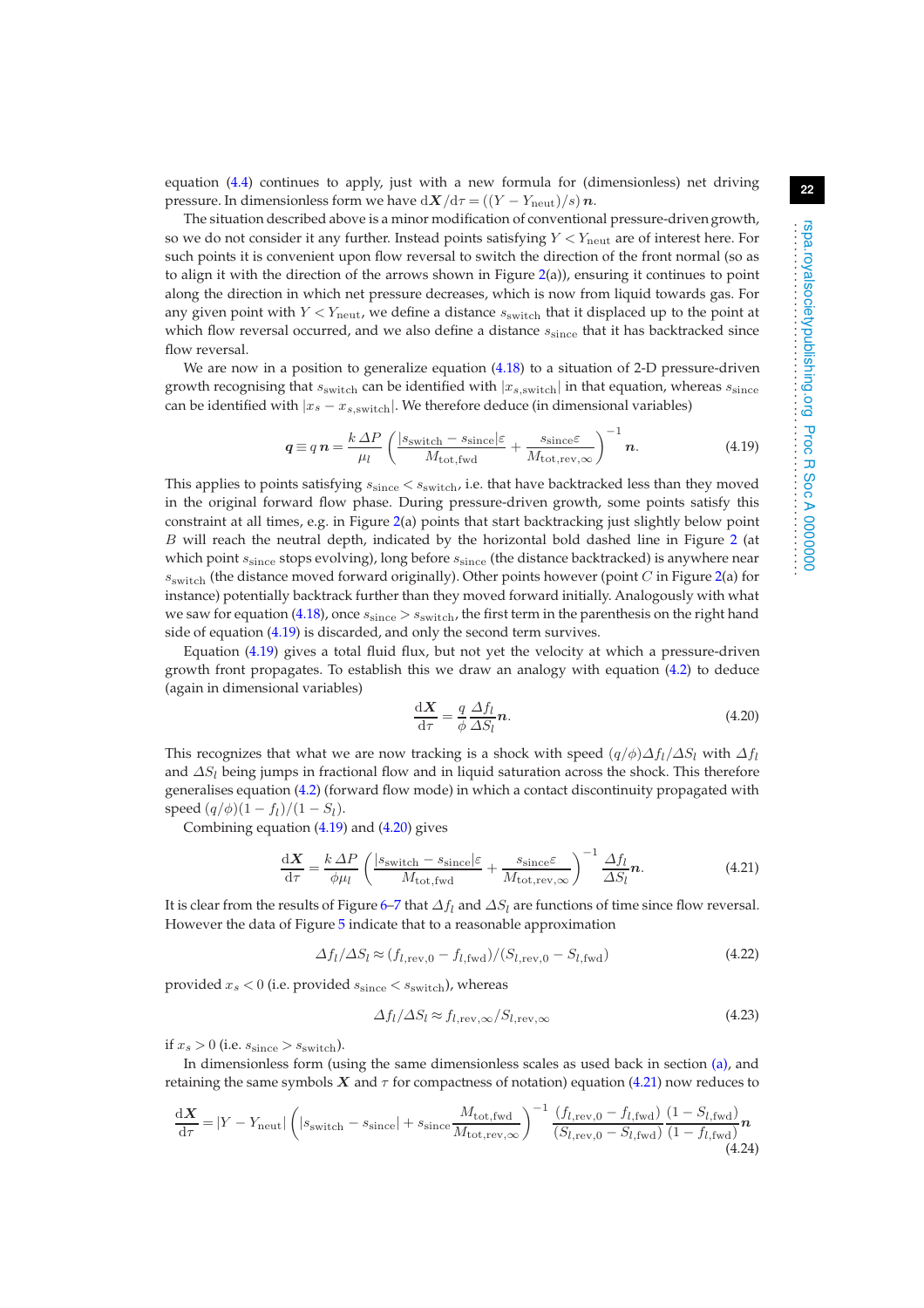which applies for  $Y < Y_{\text{neut}}$  and  $s_{\text{since}} < s_{\text{switch}}$ . Here  $|Y - Y_{\text{neut}}|$  is the dimensionless analogue of  $\Delta P$ , while equation [\(4.22\)](#page-21-3) has been used as an approximation for  $\Delta f_l/\Delta S_l$ . Meanwhile for a situation in which  $s_{\text{since}} > s_{\text{switch}}$  (still with  $Y < Y_{\text{neut}}$ ), we have instead

<span id="page-22-2"></span>
$$
\frac{dX}{d\tau} = |Y - Y_{\text{neut}}| \frac{M_{\text{tot,rev},\infty}}{M_{\text{tot,fwd}} s_{\text{since}}} \frac{f_{l,\text{rev},\infty}}{S_{l,\text{rev},\infty}} \frac{(1 - S_{l,\text{fwd}})}{(1 - f_{l,\text{fwd}})} \boldsymbol{n}.
$$
(4.25)

Here we only need to consider a low mobility fan growing proportionally to  $s<sub>since</sub>$  located behind the shock, but without any fan surviving ahead of it, which is why terms in  $|s_{\text{switch}} - s_{\text{since}}|$ have been discarded. Also equation [\(4.23\)](#page-21-4) has been used in place of [\(4.22\)](#page-21-3). The value of  $s_{switch}$ (dimensionless distance travelled up to the instant of flow reversal) is inherited from the original forward flow propagation of the front, whilst the value of  $s<sub>since</sub>$  (dimensionless distance travelled since flow reversal) satisfies

<span id="page-22-1"></span>
$$
ds_{since}/d\tau = (d\mathbf{X}/d\tau).\mathbf{n}
$$
\n(4.26)

with  $s<sub>since</sub> = 0$  at the instant of flow reversal.

Equations  $(4.24)$ – $(4.26)$  are the key results in this paper, providing a well-defined way to generalise pressure-driven growth to the case of flow reversal. We make the following observations. As already noted in section [\(f\),](#page-20-0) via Table [2,](#page-19-0) the ratio  $M_{\text{tot,fwd}}/M_{\text{tot,rev},\infty}$  tends to be considerably larger than unity, meaning that within the parentheses in equation [\(4.24\)](#page-21-5), the second term can dominate the first term even for  $s<sub>since</sub>$  values considerably smaller than  $|s<sub>switch</sub> - s<sub>since</sub>|$ , i.e. even for a front that has backtracked by a relatively small amount. This follows because the set of liquid saturations adjacent to the backtracking front tend to be associated with much lower mobility than those associated with the original forward propagating front.

As far as the front propagation is concerned, these lower mobilities (reducing total fluid flux and hence front propagation rate), are partly offset by another effect, namely that, for a specified total fluid flux, the backtracking shock tends to move faster than the original forward propagating front would do. This is seen by the ratio between  $(f_{l,\text{rev},0} - f_{l,\text{fwd}})/(S_{l,\text{rev},0} - S_{l,\text{fwd}})$  and  $(1 - f_{l,fwd})/(1 - S_{l,fwd})$  in equation [\(4.24\)](#page-21-5), this ratio having a value rather larger than unity (see slopes of lines plotted in Figure [3\(](#page-9-0)a) with relevant data given in Table [2\)](#page-19-0). Note also that if the front ever manages to backtrack by further than it originally moved forward, a significant reduction in propagation speed is predicted to occur (see e.g. Figure [5\(](#page-13-0)b)). The relevant ratio in equation [\(4.25\)](#page-22-2) is that between  $f_{l,\text{rev},\infty}/S_{l,\text{rev},\infty}$  and  $(1 - f_{l,\text{fwd}})/(1 - S_{l,\text{fwd}})$  (again see Figure [3\(](#page-9-0)a) and Table [2\)](#page-19-0), which although slightly greater than unity, is not nearly big enough to compensate for the backtracking mobility  $M_{\text{tot,rev},\infty}$  being much smaller than  $M_{\text{tot,fwd}}$ .

## <span id="page-22-0"></span>5. Conclusions

To conclude, equations [\(4.24\)](#page-21-5)–[\(4.26\)](#page-22-1) taken together constitute a model for what happens in 2-D pressure-driven growth in situations in which a flow reversal occurs due to a reduction in driving pressure. Under circumstances like these, whereas gas pushes into liquid initially, later on liquid pushes back into gas. In fact only parts of the front at depth undergo the flow reversal. Points higher up on the front (above a "neutral" depth) do not undergo flow reversal, and continue to be described by the original fractional flow equation [\(4.4\)](#page-10-2), just with a reduced net driving pressure. In realistic oil recovery applications, operations are designed such that most of the oil is likely to be encountered higher up (i.e. above the "neutral depth") so any reverse flow at depth tends to involve other fluids (e.g. water invading foamed gas).

The reverse flow model for 2-D pressure-driven growth associates each point on the 2-D front with local 1-D motion of a shock described by an underlying 1-D fractional-flow theory. Moreover the 2-D model captures key features of the underlying 1-D theory: during reverse flow there is a complex double fan structure either side of a shock, with comparatively low liquid saturations downstream of the shock (these saturations also appear during the forward flow) and comparatively high liquid saturations upstream (saturations that do not appear during forward flow). The lowest mobilities are associated with the higher liquid saturations near the upstream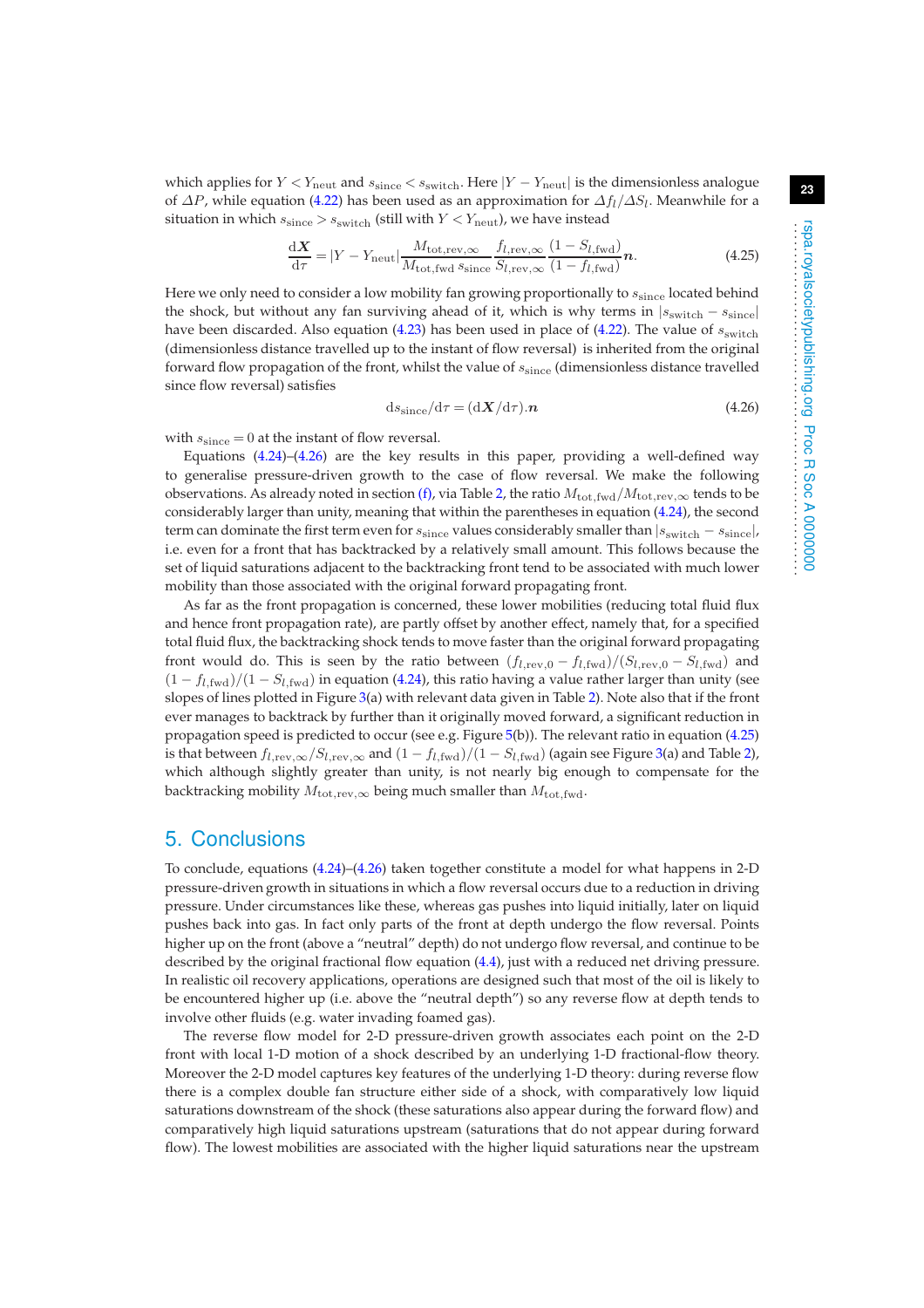side of the shock, so it is this side that determines how rapidly fluids (i.e. liquid plus gas) can flow, and hence how fast the 1-D shock or equivalently 2-D front propagates. Even though the 1-D model feeds into the 2-D one, there is (unlike in 1-D) no requirement in the 2-D model for points to retrace the same trajectory during reverse flow as they executed during forward flow.

In this work we have presented equations  $(4.24)$ – $(4.26)$  but not attempted to solve them, leaving that task for further work. What we do know is that any material point on the front, tracked to long enough time, should eventually attain the aforementioned "neutral" depth at which its motion stops. The model described by equations  $(4.24)$ – $(4.26)$  however indicates how quickly material points evolve towards that final neutral depth. Such evolution might however be less straightforward than is initially apparent. The backtracking portion of the front has a concave shape seen from the direction towards which it is moving. It is already known [\[41\]](#page-25-11) for the pressure-driven growth model that concavities have the potential to focus down into sharp corners, which physically correspond to regions over which a foam front reorients direction over a distance scale much less than the overall extent of the front. Whether or not this sort of behaviour is prominent when equations [\(4.24\)](#page-21-5)–[\(4.26\)](#page-22-1) are solved still remains to be seen.

Another task for further work concerns how well the flow-reversed pressure-driven growth model [\(4.24\)](#page-21-5)–[\(4.26\)](#page-22-1) (which assigns dissipative pressure drops entirely to a low mobility foam front) would compare with a simulation based on Darcy's law (which distributes pressure drops over the entire flow domain). The indications from the results presented here are that mobilities at the foam front are even lower in reverse flow mode than in forward flow, a result that follows from having different saturations in forward and reverse flows, even assuming the same underlying fractional flow curve in both situations as has been done here. It follows thereby that agreement between a pressure-driven growth model and a Darcy simulation can be expected to be better in reverse flow than in a forward flow mode.

Nonetheless difficulties remain even in reverse flow mode. We have stated that validity of the pressure-driven growth model assumes the low mobility region at the foam front is thin compared to the distance the front itself displaces. This applies not just in forward flow but in reverse flow also. Indeed in reverse flow the requirement to have a thin front is particularly delicate. Suppose that an arbitrarily thin front is replaced by a small but finite thickness region near the front, and then flow reverses and the system starts to backtrack. Points with different saturations within that small but finite thickness region then start to interact not just with points on the specific path that was executed to reach one particular location on the front (e.g. point C in Figure [2\)](#page-4-0), but also with points (and their corresponding saturations) on neighbouring paths executed to reach neighbouring locations on the front. This represents a considerable complication.

Ethics. This paper does not raise any ethical issues.

Data Accessibility. Programs used to generate results and data obtained from them are supplied as supplementary material.

Authors' Contributions. P. Grassia (PG) suggested the research problem to M. Eneotu (ME), for ME to tackle as part of his PhD project (under PG's supervision). ME conceived the technique for obtaining the solution, and implemented it (albeit, for a set of parameter values different from those reported here). ME wrote up that work as chapters within his PhD thesis. PG then implemented the solution for the actual set of parameter values reported here and assisted with re-drafting ME's written work into journal article format. Both authors approved the final version and agree to be accountable for all aspects the work.

Competing Interests. We declare we have no competing interests.

Funding. M. Eneotu was funded by the Petroleum Technology Development Fund (PTDF), Nigeria.

Acknowledgements. P. Grassia acknowledges useful discussions with I. Frigaard, who (some years ago now) enquired what might happen to pressure-driven growth under flow reversal.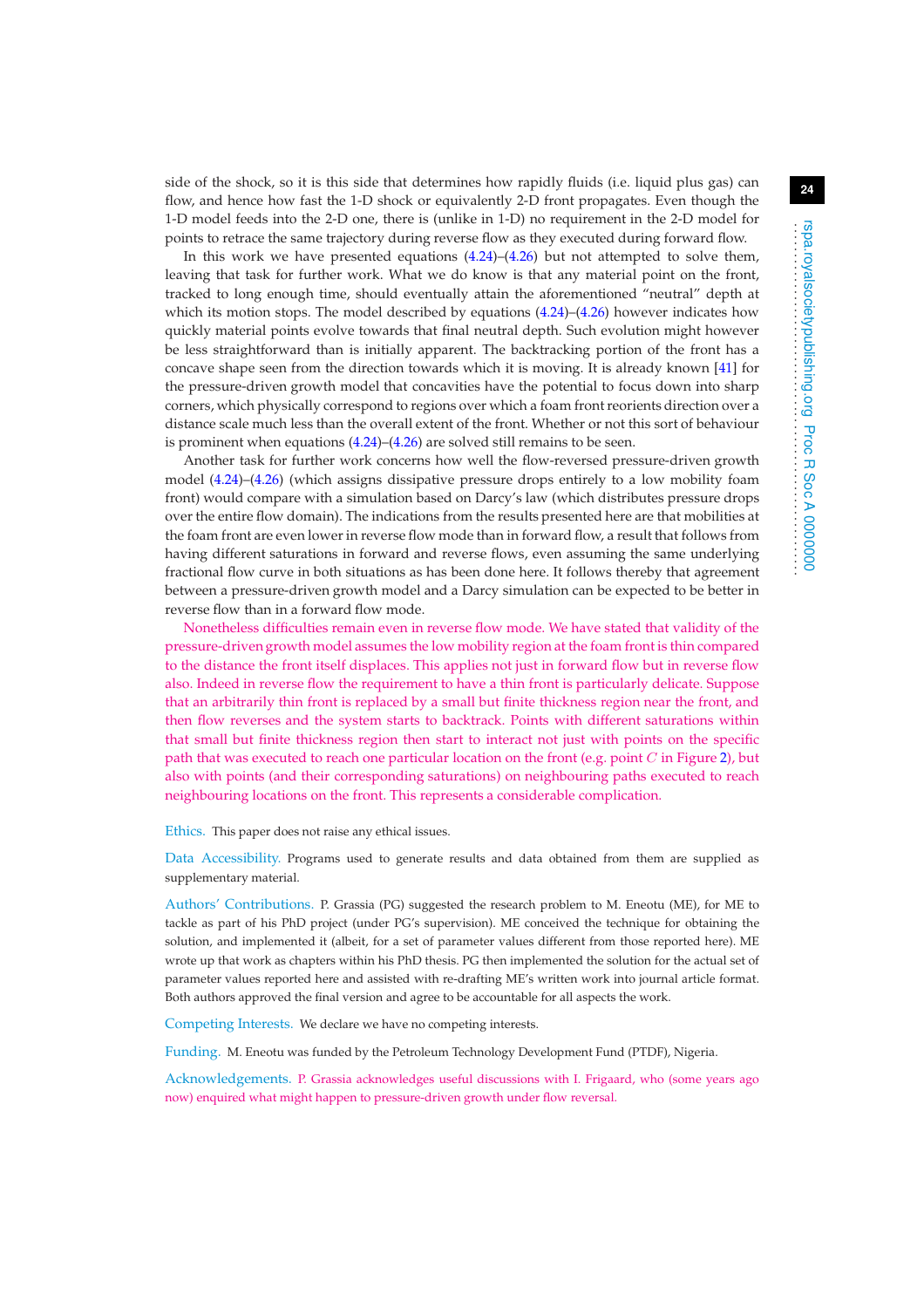## <span id="page-24-0"></span>**References**

- 1. Lake LW, Johns R, Rossen WR, Pope G. 2014 *Fundamentals of Enhanced Oil Recovery*. Richardson, TX: Society of Petroleum Engineers.
- 2. Willhite GP. 1986 *Waterflooding*. Richardson, TX: Society of Petroleum Engineers.
- 3. Green DW, Willhite GP. 1998 *Enhanced Oil Recovery*. Richardson, TX: Society of Petroleum Engineers.
- 4. Farajzadeh R. 2009 *Enhanced Transport Phenomena in CO*2 *Sequestration and CO*2 *EOR*. PhD thesis Delft University of Technology.
- <span id="page-24-2"></span><span id="page-24-1"></span>5. Sorbie KS. 1991 *Polymer-Improved Oil Recovery*. Glasgow: Blackie & Son.
- 6. Schramm LL, Wassmuth F. 1994 Foams: Basic Principles. In Schramm LL, editor, *Foams: Fundamentals and Applications in the Petroleum Industry* vol. 242 *Advances in Chemistry* pp. 3–45. Washington, DC: American Chemical Society.
- 7. Kovscek AR, Radke CJ. 1994 Fundamentals of Foam Transport in Porous Media. In Schramm LL, editor, *Foams: Fundamentals and Applications in the Petroleum Industry* vol. 242 *Advances in Chemistry* pp. 115–163. Washington, DC: American Chemical Society.
- <span id="page-24-4"></span>8. Rossen WR. 1996 Foams in Enhanced Oil Recovery. In Prud'homme RK, Khan SA, editors, *Foams: Theory, Measurements and Applications* Surfactant Science Series pp. 99–187. New York: Marcel Dekker.
- <span id="page-24-3"></span>9. Farajzadeh R, Andrianov A, Krastev R, Hirasaki GJ, Rossen WR. 2012 Foam-oil interaction in porous media: Implications for foam assisted enhanced oil recovery. *Adv. Coll. Interface Sci.* **183–184**, 1–13. doi.org/10.1016/j.cis.2012.07.002.
- <span id="page-24-5"></span>10. Cottin C, Bodiguel H, Colin A. 2010 Drainage in two-dimensional porous media: From capillary fingering to viscous flow. *Phys. Rev. E* **82**, 046315. doi.org/10.1103/PhysRevE.82.046315.
- <span id="page-24-6"></span>11. Géraud B, Jones SA, Cantat I, Dollet B, Méheust Y. 2016 The flow of a foam in a two-dimensional porous medium. *Water Resour. Res.* **52**, 773–790. doi.org/10.1002/2015WR017936.
- <span id="page-24-7"></span>12. Bertin HJ, Apaydin OG, Castanier LM, Kovscek AR. 1999 Foam flow in heterogeneous porous media: Effect of cross flow. *SPE J.* **4**, 75–82. doi.org/10.2118/56009-PA.
- 13. Kovscek AR, Bertin HJ. 2003a Foam mobility in heterogeneous porous media. I. Scaling concepts. *Transport in Porous Media* **52**, 17–35. doi.org/10.1023/A:1022312225868.
- <span id="page-24-8"></span>14. Kovscek AR, Bertin HJ. 2003b Foam mobility in heterogeneous porous media. II. Experimental observations. *Transport in Porous Media* **52**, 37–49. doi.org/10.1023/A:1022368228594.
- <span id="page-24-9"></span>15. Khatib ZI, Hirasaki GJ, Falls AH. 1988 Effects of capillary pressure on coalescence and phase mobilities in foams flowing through porous media. *SPE Reservoir Engineering* **3**, 919–926. doi.org/10.2118/15442-PA.
- 16. Falls AH, Hirasaki GJ, Patzek TW, Gauglitz DA, Miller DD, Ratulowski T. 1988 Development of a mechanistic foam simulator: The population balance and generation by snap-off. *SPE Reservoir Engineering* **3**, 884–892. doi.org/10.2118/14961-PA.
- 17. Kovscek AR, Patzek TW, Radke CJ. 1994 Mechanistic prediction of foam displacement in multidimensions: A population balance approach. In *SPE/DOE Improved Oil Recovery Symposium, Tulsa, OK, 17th–20th April*. doi.org/10.2118/27789-MS.
- <span id="page-24-10"></span>18. Kovscek AR, Patzek TW, Radke CJ. 1995 A mechanistic population balance model for transient and steady-State foam flow in Boise sandstone. *Chem. Engng Sci.* **50**, 3783–3799. doi.org/10.1016/0009-2509(95)00199-F.
- <span id="page-24-11"></span>19. Kovscek AR, Patzek TW, Radke CJ. 1997 Mechanistic foam flow simulation in heterogeneous and multidimensional porous media. *SPE J.* **2**, 511–526. doi.org/10.2118/39102-PA.
- <span id="page-24-13"></span>20. Cheng L, Reme AB, Shan D, Coombe DA, Rossen WR. 2000 Simulating foam processes at high and low foam qualities. In *SPE/DOE Improved Oil Recovery Symposium, Tulsa, OK, 3rd–5th April*. doi.org/10.2118/59287-MS.
- 21. Kam SI. 2008 Improved mechanistic foam simulation with foam catastrophe theory. *Colloids and Surf. A, Physicochem. and Engg Aspects* **318**, 62–77. doi.org/10.1016/j.colsurfa.2007.12.017.
- 22. Rossen WR. 2013 Numerical challenges in foam simulation: A review. In *SPE Annual Technical Conference and Exhibition, New Orleans, LA, 30th September–2nd October*. doi.org/10.2118/166232-MS.
- <span id="page-24-12"></span>23. Ma K, Lopez-Salinas JL, Puerto MC, Miller CA, Biswal SL, Hirasaki GJ. 2013 Estimation of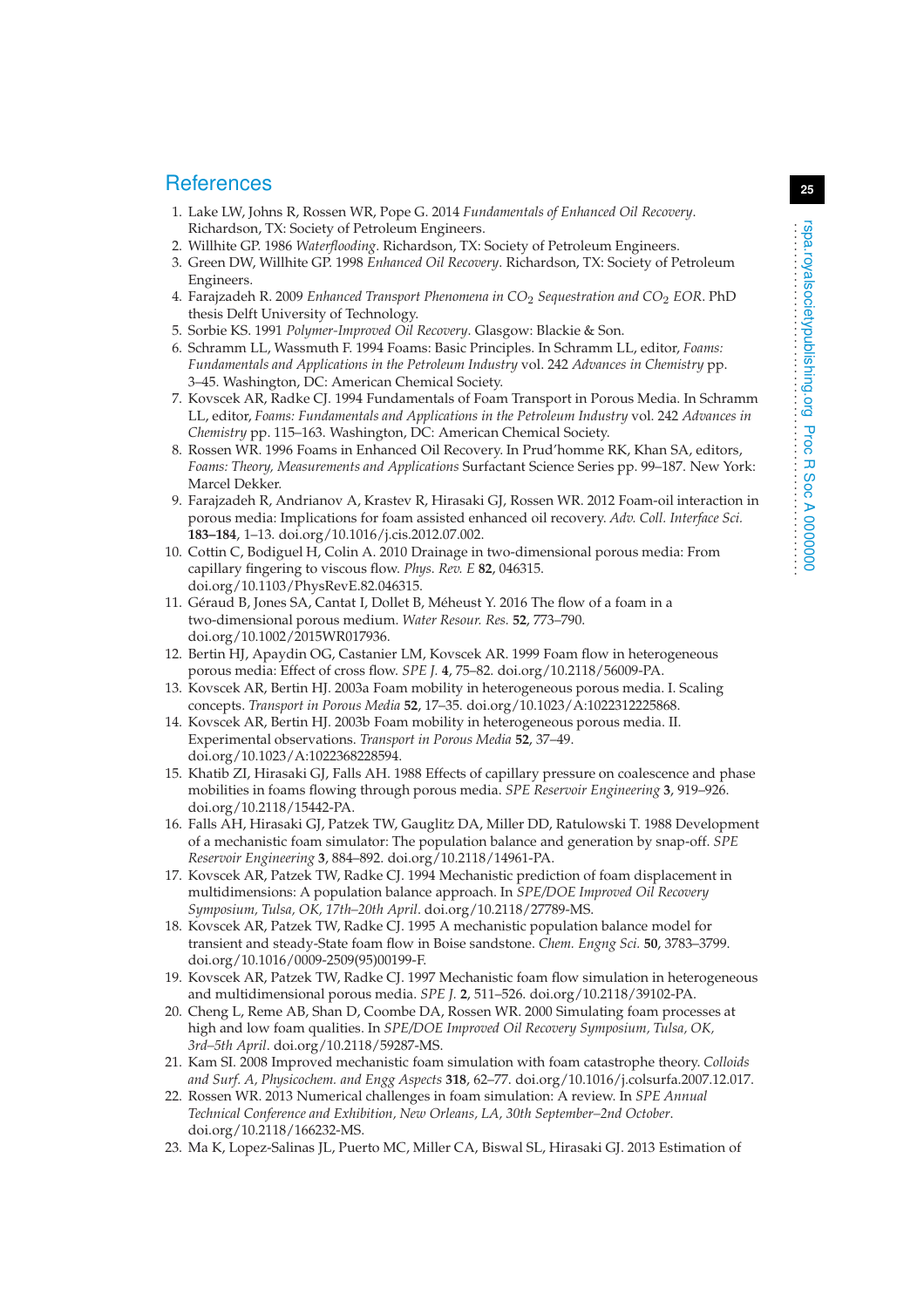parameters for the simulation of foam flow through porous media. Part 1: The dry-out effect. *Energy & Fuels* **27**, 2363–2375. doi.org/10.1021/ef302036s.

- <span id="page-25-3"></span>24. Ma K, Ren G, Mateen K, Morel D, Cordelier P. 2015 Modeling techniques for foam flow in porous media. *SPE J.* **20**, 453–470. doi.org/10.2118/169104-PA.
- <span id="page-25-13"></span>25. Farajzadeh R, Lotfollahi M, Eftekhari AA, Rossen WR, Hirasaki GJ. 2015 Effect of permeability on implicit-texture foam model parameters and the limiting capillary pressure. *Energy & Fuels* **29**, 3011–3018. doi.org/10.1021/acs.energyfuels.5b00248.
- <span id="page-25-0"></span>26. Zeng Y, Muthuswamy A, Ma K, Wang L, Farajzadeh R, Puerto M, Vincent-Bonnieu S, Eftekhari AA, Wang Y, Da C, Joyce JC, Biswal SL, Hirasaki GJ. 2016 Insights on foam transport from a texture-implicit local-equilibrium model with an improved parameter estimation algorithm. *Ind. Eng. Chem. Res.* **55**, 7819–7829. doi.org/10.1021/acs.iecr.6b01424.
- <span id="page-25-1"></span>27. Jiménez AI, Radke CJ. 1989 Dynamic Stability of Foam Lamellae Flowing Through a Periodically Constricted Pore. In Borchardt JK, Yen TF, editors, *Oil-Field Chemistry: Enhanced Recovery and Production Stimulation* number 396 in ACS Symposium Series pp. 460–479. Washington: American Chemical Society.
- 28. Rossen WR. 1990a Minimum pressure gradient for foam flow in porous media: Effect of interactions with stationary lamellae. *J. Colloid and Interf. Sci.* **139**, 457–468. doi.org/10.1016/0021-9797(90)90118-8.
- 29. Rossen WR. 1990b Theory of mobilization pressure gradient of flowing foams in porous media: I. Incompressible foam. *J. Colloid and Interf. Sci.* **136**, 1–16. doi.org/10.1016/0021-9797(90)90074-X.
- 30. Rossen WR. 1990c Theory of mobilization pressure gradient of flowing foams in porous media: III. Asymmetric lamella shapes. *J. Colloid and Interf. Sci.* **136**, 38–53. doi.org/10.1016/0021-9797(90)90076-Z.
- 31. Cox SJ, Neethling S, Rossen WR, Schleifenbaum W, Schmidt-Wellenburg P, Cilliers JJ. 2004 A theory of the effective yield stress of foam in porous media: The motion of a soap film traversing a three-dimensional pore. *Colloids and Surf. A, Physicochem. and Engg Aspects* **245**, 143–151. doi.org/10.1016/j.colsurfa.2004.07.004.
- 32. Ferguson DJ, Cox SJ. 2013 The motion of a foam lamella traversing an idealised bi-conical pore with a rounded central region. *Colloids and Surf. A, Physicochem. and Engg Aspects* **438**, 56–62. doi.org/10.1016/j.colsurfa.2013.02.015.
- <span id="page-25-2"></span>33. Nonnekes LE, Cox SJ, Rossen WR. 2015 Effect of gas diffusion on mobility of foam for enhanced oil recovery. *Transp. Porous Media* **106**, 669–689. doi.org/10.1007/s11242-014-0419-z.
- <span id="page-25-4"></span>34. Shi JX, Rossen WR. 1998 Improved surfactant-alternating-gas foam process to control gravity override. In *Improved Oil Recovery Symposium, Tulsa, OK, 19th–22nd April*. doi.org/10.2118/39653-MS.
- <span id="page-25-12"></span>35. Shi JX. 1996 *Simulation and Experimental Studies of Foam for Enhanced Oil Recovery*. PhD thesis University of Texas at Austin.
- 36. Rossen WR, van Duijn CJ, Nguyen QP, Shen C, Vikingstad AK. 2010 Injection strategies to overcome gravity segregation in simultaneous gas and water injection into homogeneous reservoirs. *SPE J.* **15**, 76–90. doi.org/10.2118/99794-PA.
- <span id="page-25-9"></span>37. de Velde Harsenhorst RM, Dharma AS, Andrianov A, Rossen WR. 2014 Extension and verification of a simple model for vertical sweep in foam SAG displacements. *SPE Reservoir Evaluation & Engg* **17**, 373–383. doi.org/10.2118/164891-PA.
- <span id="page-25-10"></span>38. Boeije CS, Rossen WR. 2014 Gas injection rate needed for SAG foam processes to overcome gravity override. *SPE J.* **20**, 49–59. doi.org/10.2118/166244-PA.
- <span id="page-25-5"></span>39. Zeng Y, Farajzadeh R, Biswal SL, Hirasaki GJ. 2019 A 2-D simulation study on  $CO<sub>2</sub>$  soluble surfactant for foam enhanced oil recovery. *J. Ind. Eng. Chem.* **72**, 133–143. doi.org/10.1016/j.jiec.2018.12.013.
- <span id="page-25-6"></span>40. Shan D, Rossen WR. 2004 Optimal injection strategies for foam IOR. *SPE J.* **9**, 132–150. doi.org/10.2118/88811-PA.
- <span id="page-25-11"></span>41. Grassia P, Mas-Hernández E, Shokri N, Cox SJ, Mishuris G, Rossen WR. 2014 Analysis of a model for foam improved oil recovery. *J. Fluid Mech.* **751**, 346–405. doi.org/10.1017/jfm.2014.287.
- <span id="page-25-7"></span>42. Grassia P, Lue L, Torres-Ulloa C, Berres S. 2017 Foam front advance during improved oil recovery: Similarity solutions at early times near the top of the front. *J. Fluid Mech.* **828**, 527–572. doi.org/10.1017/jfm.2017.541.
- <span id="page-25-8"></span>43. Zhou ZH, Rossen WR. 1995 Applying fractional-flow theory to foam processes at the